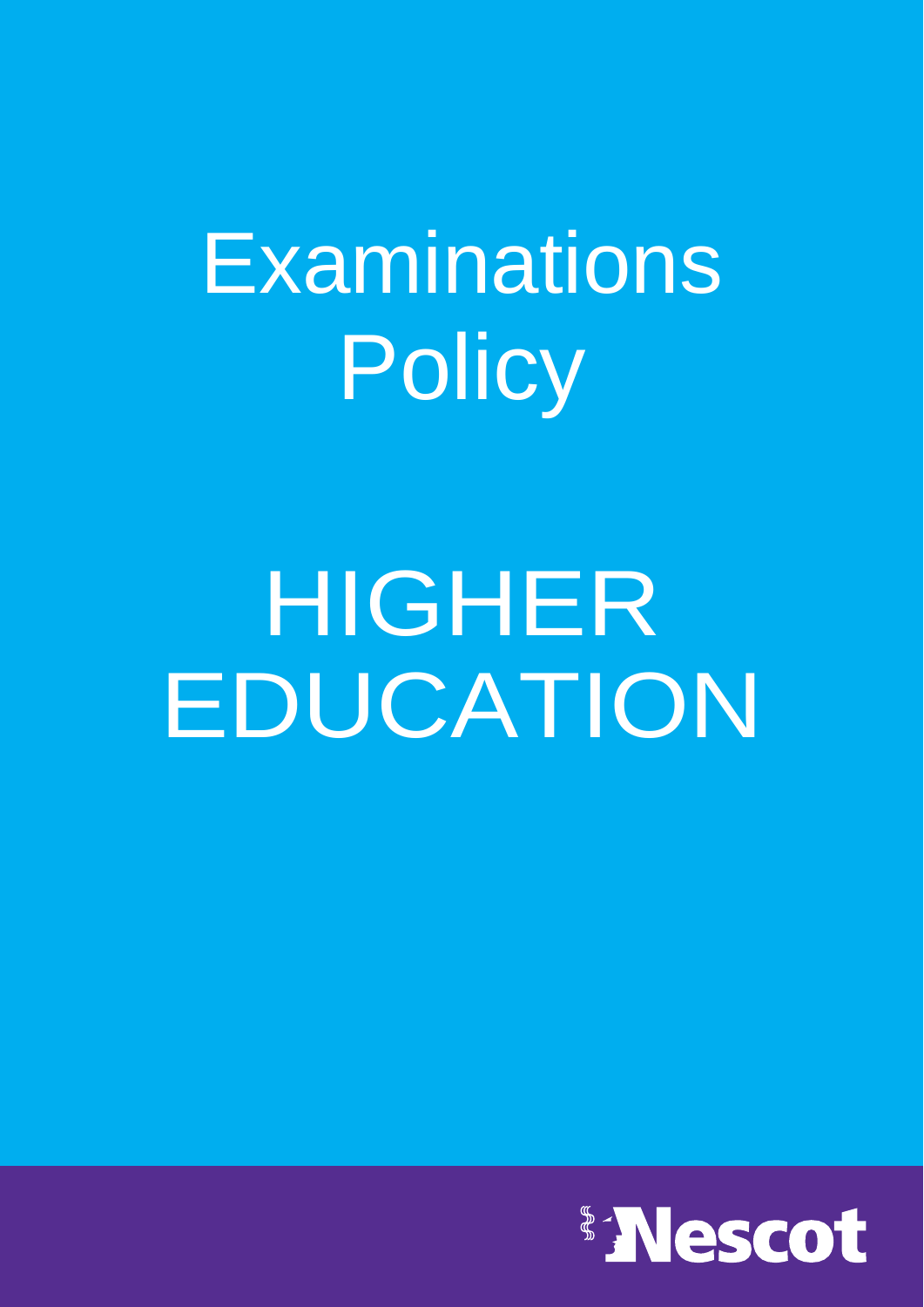# **Contents**

- 1.0 The exam policy<br>2.0 Responsibilities
- **Responsibilities** 
	- 2.1 Head of Examination Services/Head of Centre
	- 2.2 Tutors
	- 2.3 Director Foundation learning and Learning Support
	- 2.4 Senior Invigilator/Invigilators
	- 2.5 Candidates
- 3.0 Exam timetables
- 4.0 Exam fees
- 5.0 Equality Act 2010
	- 5.5 Access Arrangements
- 6.0 Managing invigilators (see also Appendix 2)
- 7.0 Receipt of Exams papers
- 8.0 Conduct of Exams
	- 8.1 Entry to Exam Rooms
	- 8.2 Identification
	- 8.3 Food/Drink in Examination Venue
	- 8.4 Seat Allocation
	- 8.5 Leaving Examination Rooms
	- 8.6 Unauthorised Materials
	- 8.7 Candidates
- 9.0 Special consideration
- 10.0 Results
	- **Certificates**
- 11.0 Contingency Plan Appendix 1 –Security Appendix 2 – Invigilation and Control of Examinations Appendix 3 – Results Procedure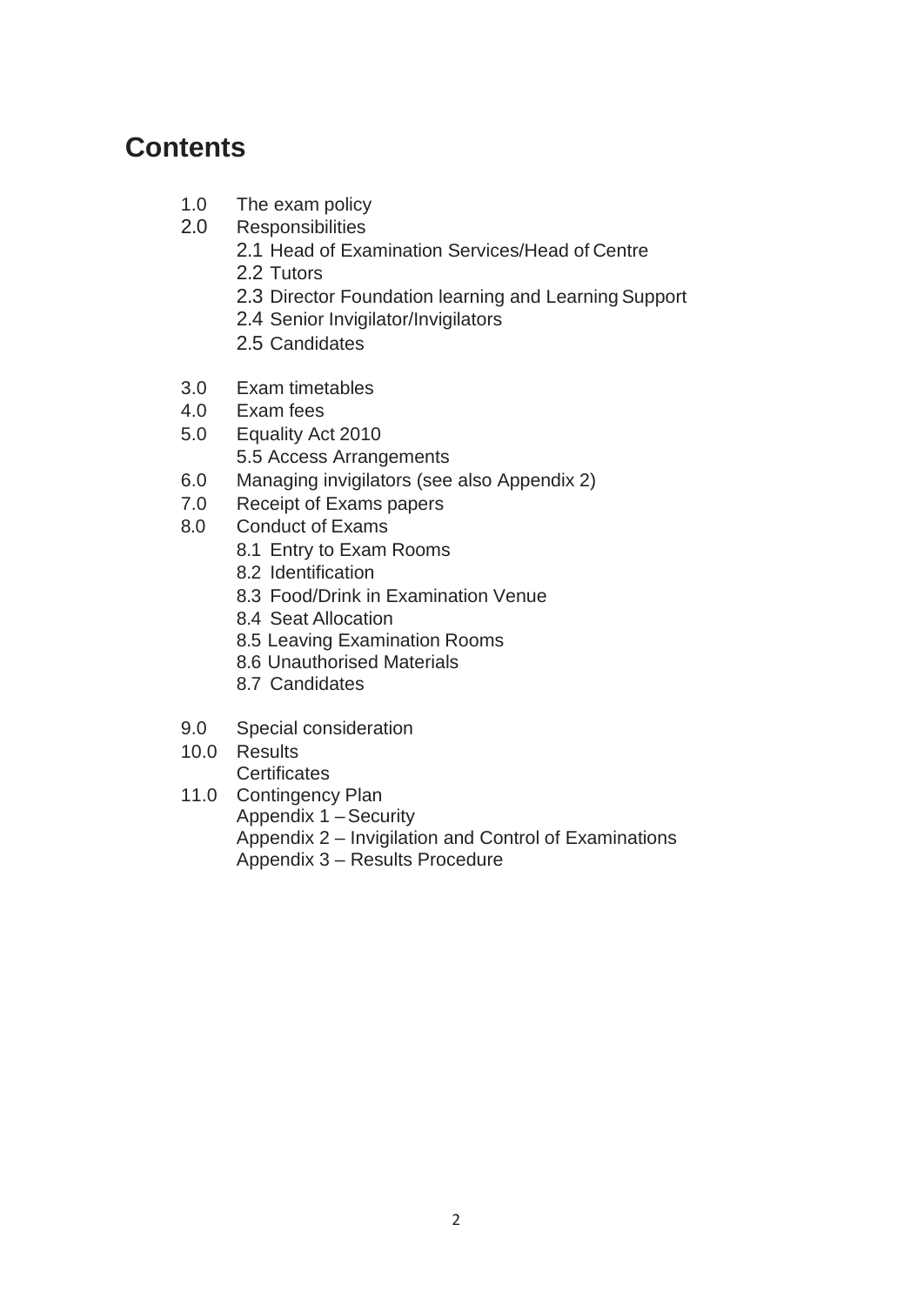# **1.0 The Policy Purpose**

**1.1** The purpose of this document is to ensure

(i) the planning and management of exams is conducted efficiently and in thebest interest of candidates;

and.

(ii) ensure the operation of an efficient, secure exam system with clear guidelines for all relevant staff.

**1.2** It is the responsibility of everyone involved in the centre's exam processes toread, understand and implement this policy.

**1.3** The exam policy and procedures document will be subject to review every twoyears by the Assistant Principal of Information Services and the Head of Examination Services in consultation with the Deputy Principal and Directors ofFaculty.

**1.4** Where exams are conducted at satellite campuses the Head of Centre replaces the Head of Examination Services and their office/location of the secure exam safe replaces the Examinations Office. The same audit trail and security arrangements apply to all campuses.

# **2.0 Exam responsibilities**

# **2.1 Head of Examination Services (Head of Centre in satellite campuses)**

Manages the administration of public and internal exams:

- Advises the senior management team, subject and class tutors and other relevant support staff on annual exam timetables and application procedures as set by the various awarding bodies.
- Oversees the production and distribution, to staff and candidates, of an annual calendar for all exams in which candidates will be involved and communicates regularly with staff concerning imminent deadlines and events.
- Ensures that candidates and where appropriate, their parents are informed ofand understand those aspects of the exam timetable that will affect them.
- Consults with teaching staff to ensure that registration, exam entries and coursework are completed on time and in accordance with awarding body guidelines.
- Provides and confirms detailed data on any estimated entry requests.
- Receives checks and stores securely all exam papers and completed scripts.
- Administers access arrangements and makes applications for specialconsideration using the awarding bodies published documentation.
- Identifies and manages any exam timetableclashes.
- Accounts for income and expenditures relating to all examcosts/charges.
- Line manages the Examinations Administrator in organising the recruitment, training and monitoring of a team of Exams Invigilators responsible for theconduct of exams.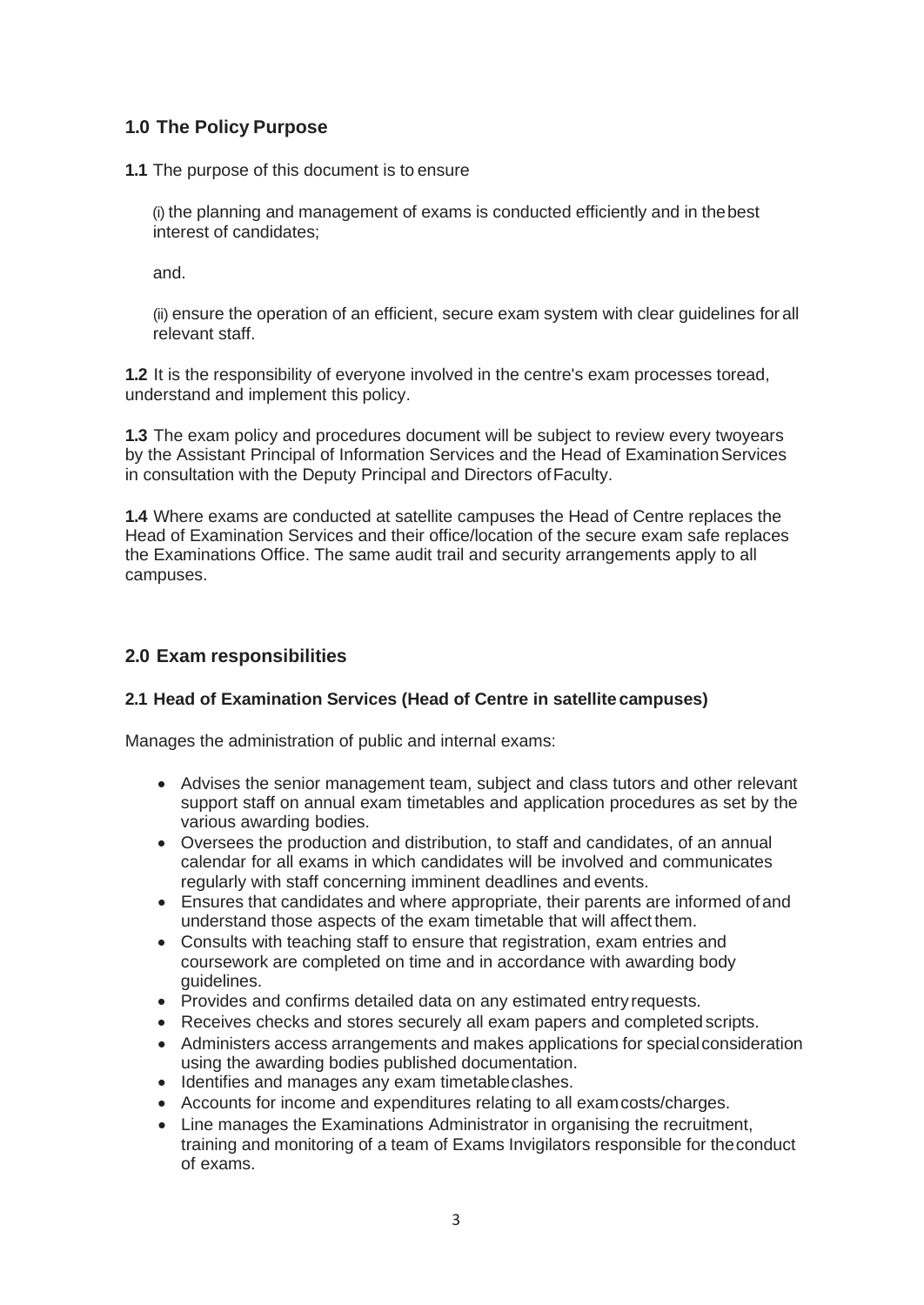- Submits candidates' coursework or portfolio marks, tracks the despatch andstores returned coursework and any other material required by the appropriate awarding bodies correctly and on schedule.
- Arranges for dissemination of exam results and certificates to candidatesand forwards, in consultation with academic staff any appeals/re-mark requests.
- Maintains systems and processes to support the timely registration or entryof candidates for their exams.
- Maintains achievement on the central database.

#### **2.2 Tutors are responsible for:**

- Notification of any access arrangements requirements if not already identified through the application process.
- Submission of candidates' names for registration or exam entry to the Exams Office on Exams Sharepoint page – 15 days' notice is required
- Storing internal assessments/HE internal examinations (electronic copies only)in secure location prior to submission to Exams Office (**see Appendix 1fordetail**)
- Printing internal assessments/HE internal examinations in the security of the central Reprography area; waiting to collect whilst papers areproduced.
- Submission of internal assessments/HE internal exams to the Exams Office or satellite campus equivalent in accordance with requirements (see below **Receiptof Exam Papers**): at least 5 days prior to the exam takingplace.

#### **2.3 Director of Foundation Learning and Learning Support together with Heads of Centre is responsible for:**

- Identification and assessment of candidates' requirements for access arrangements
- Ensuring those needs are met

(see Section 5.5 for further detail on access arrangements).

#### **2.4 Lead Invigilator/Invigilators are responsible for:**

- Collection of exam papers and other material from the Exams Office before the start of the exam.
- Conduction of examinations in accordance with relevant Joint Curriculum Qualifications Regulations and/or local procedures
- Collection of all exam papers in the correct order at the end of the exam and their secure return to the ExamsOffice.
- Submitting a report if any breach of conditions or unusual activityoccurs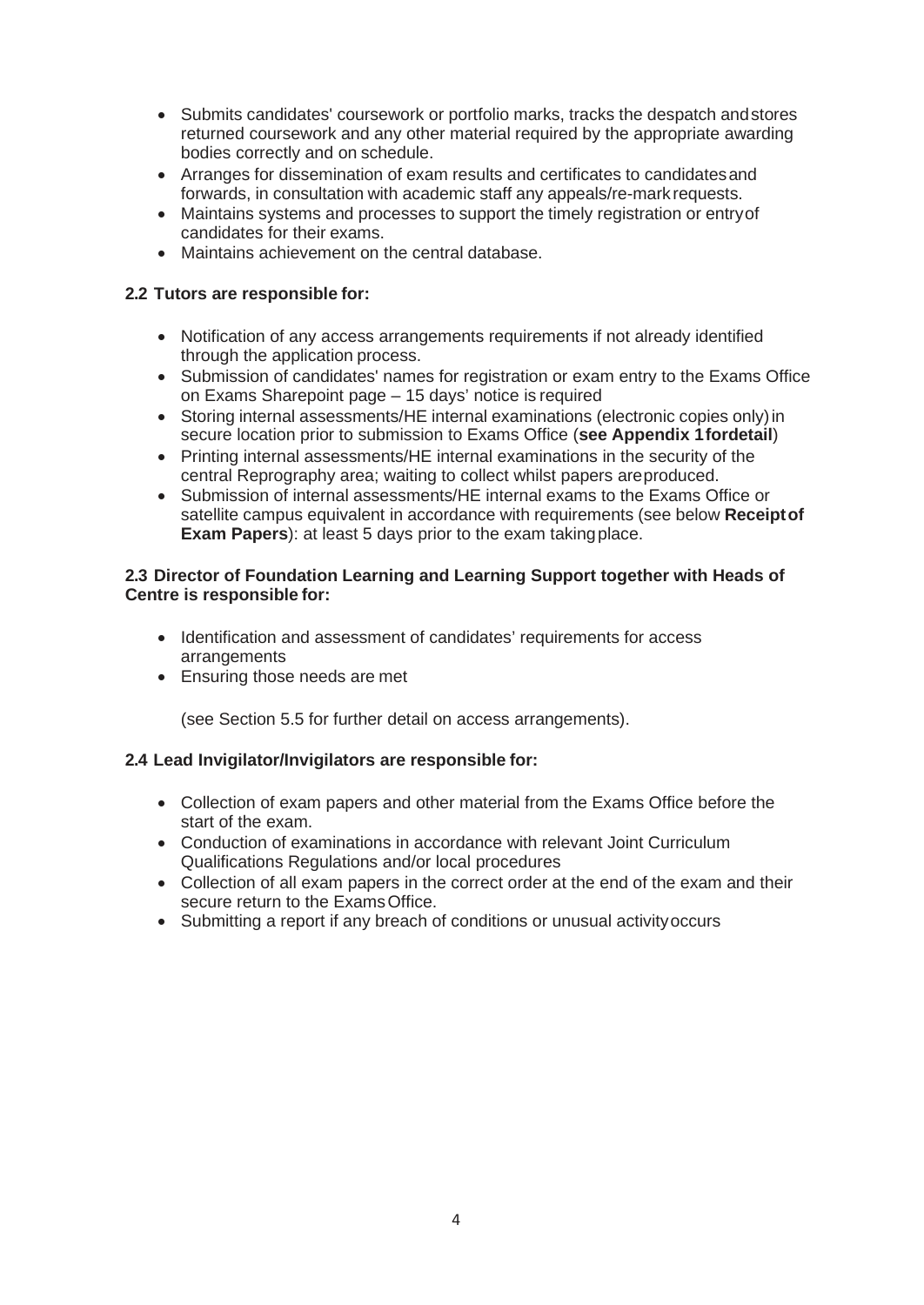#### **2.5 Candidates are responsible for:**

- Confirmation of entries.
- Understanding coursework regulations and signing a declaration that authenticates the coursework as their own.

# **3.0 Timetable**

**3.1** Once confirmed, the Exams Timetable will be published on Sharepoint and Weblearn and added to the Examination Notice Board by Head of Department/Head of Centre inthe relevant campus.

**3.2** Higher Education resits will only be issued following ratification of the relevant Exam Board (signed off by the Director of Higher Education and Academic Registrar) and issued from the Quality Office and Head of Department.

# **4.0 Exam Fees**

**4.1** Normal registration and exam fees are paid by the Exams Office using departmental expenditure codes.

**4.2** Late entry or amendment fees are paid by whoever is responsible for making the change.

**4.3** Re-sit fees are paid by the Candidates, except where mitigation hasbeen authorised.

# **5.0 Equality Act 2010**

**5.1** Definition of a disability

Section 6 of the Equality Act 2010 defines disability as a 'physical or mental impairment which has a substantial and long-term adverse effect on someone's ability to carry out normal day-today activities'.

**5.2** Definition of special educational needs

A candidate has 'special educational needs' as defined in the SEND code of practice: 0 to 25 years.

Children have special educational needs if they have a learning difficulty or disability which calls for special educational provision to be made for them.

The Equality Act 2010 definition of disability includes substantial and long-term sensory impairments such as those affecting sight or hearing, mental health difficulties and longterm health conditions such as asthma, diabetes, epilepsy and cancer. Children and young people with such conditions do not necessarily have SEN, but there is a significant overlap between disabled children and young people and those with SEN.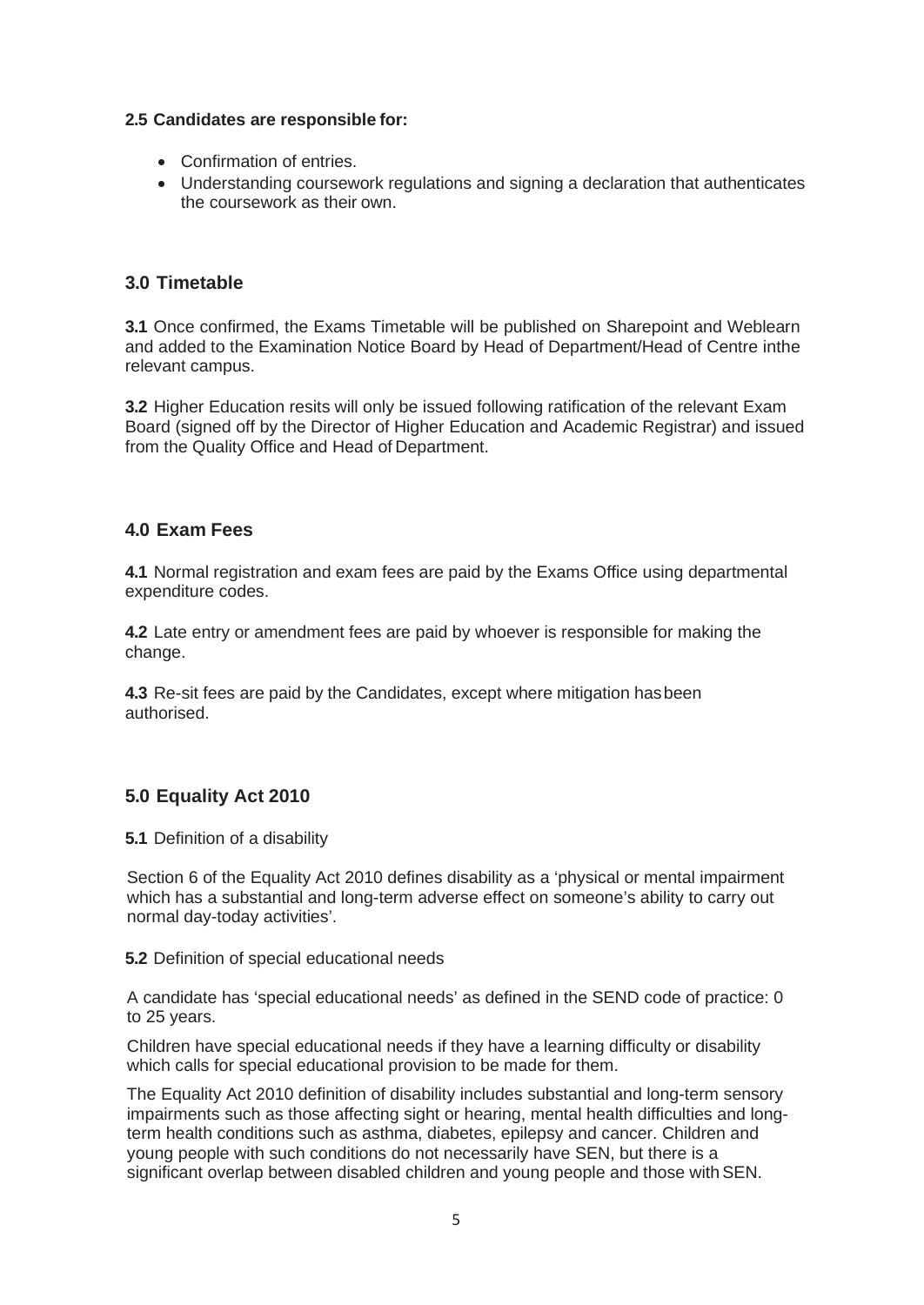# **5.3 Access arrangements**

5.5.1 The Director of Foundation Learning and Learning Support with the relevant Head of Centre will inform tutors and the Exams Office of candidates with special educational needs who need access arrangements during their course and in any exams.

5.5.2 The Head of Examination Services (or Head of Centre where relevant)/ Exams Office is responsible for

(i) submitting completed access arrangement applications to the relevant awarding bodies/HEIs where appropriate; and (ii) making the access arrangements available for candidates to take exams, this could include, for example, providing a Reader, Scribe, separate room, organising a laptop or arranging help from the Sensory Advisory Unit.

5.5.3 Readers/Scribes for candidates are usually drawn from the Student Support Teamor relevant curriculum specialists who have received specialist training for thispurpose.

## **6.0 Invigilation and Invigilators (see also Appendix 2 Invigilation and Control of Examinations)**

**6.1** A pool of staff on permanent contracts are used to invigilate internal andexternal examinations.

**6.2** Recruitment and training of invigilators is the responsibility of the ExamsOffice.

**6.3** Verifying all Invigilators have the appropriate Disclosure and Barring Service (DBS) clearance is the responsibility of Human Resources.

**6.4** DBS fees for securing such clearance are paid by thecentre.

**6.5** Invigilators rates of pay are set by the Human Resources.

**6.6** Invigilators are timetabled for exams and briefed by the ExamsOffice.

**6.7** Invigilator training and updates will be made in line with the relevant awardingbodies and College policy as required; this being at least annually.

# **7.0 Receipt and Issue of Examination Papers and Scripts**

**7.1** Examination papers will be submitted by HE tutors to Exams office (Head of Centre Office where a satellite campus) in person.

**7.2** Examinations papers and students' attendance list will be in sealed envelope with a cover sheet stating: the programme title, title of examination unit/module, level, dateand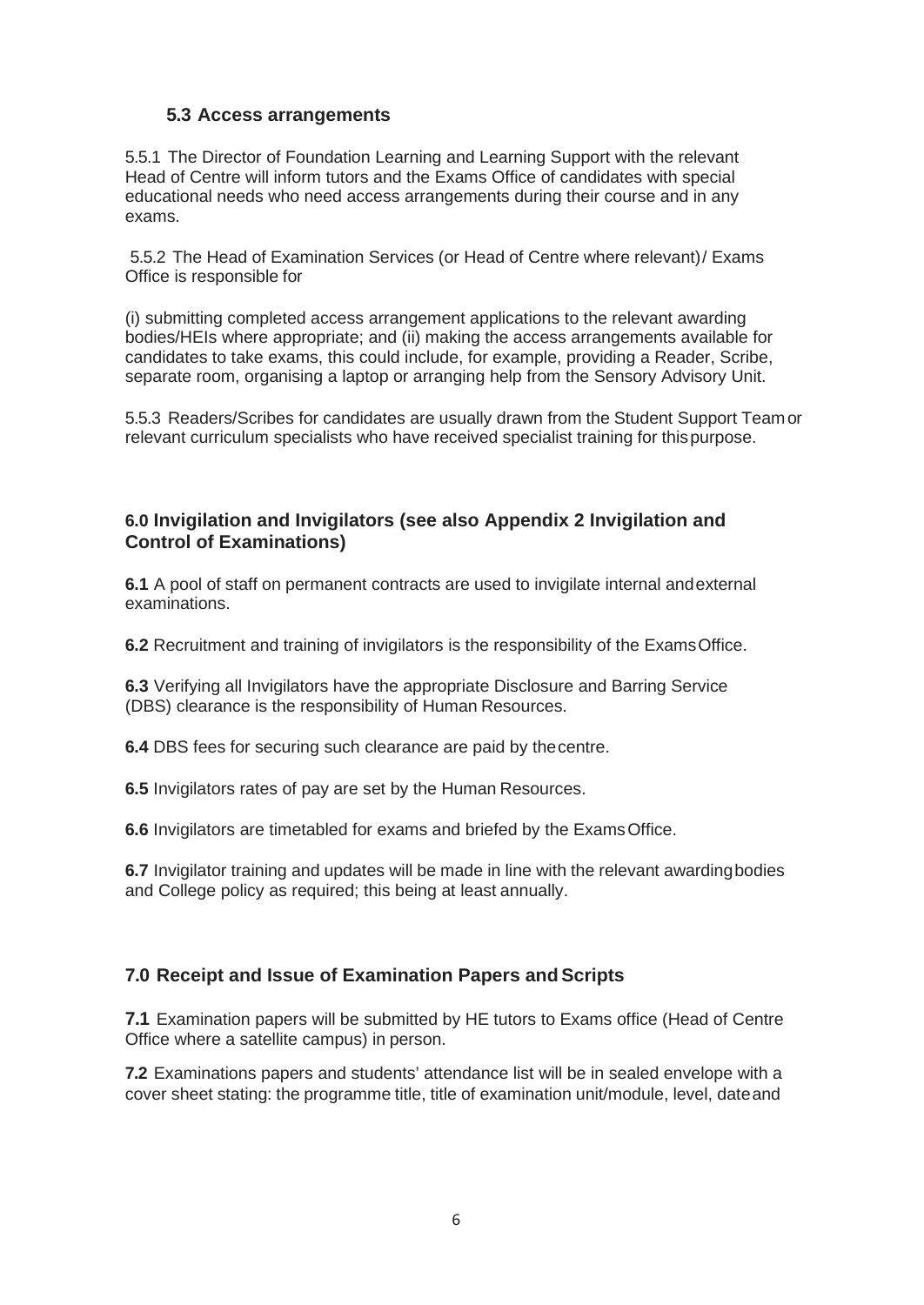time of exam, list of student names and identification numbers, permitted materials and tutor's name and signature.

**7.3** Examination papers must be provided at least 5 working days prior to acentrally organised examination.

**7.4** On submission to the Examination Office (or satellite centre equivalent), the submitting tutor signs in the exam receipt book which is counter signed by a member of the Exams Team/Head of Centre

**7.5** Papers are transferred immediately to the Examination Office safe until collected by the lead invigilator.

**7.6** Examination office/Head of Centre in the case of satellite campus will confirm receiptof examination papers via email to the tutor and Head of Department.

**7.7** Examination Office and also the Head of Centre where a satellite campus, will keep a log of examination papers

**7.8** On the day of the Exam the Lead Invigilator will sign out the papers in the central record and the Exam staff will issue and countersign

**7.9** At the end of the exam the Lead invigilator will return the completed papers (scripts) to the Exams Office and sign them back in to the Central Record- again this is countersigned by a member of the Exams Team who transfers scripts to thesafe.

**7.10** Completed papers scripts are collected by the module tutor (as identified on the cover sheet submitted with the papers) who identifies themselves with a staff idbadge

**7.11** The tutor and Exam team member then sign the central record to issue scripts for marking and moderation.

**7.12** Internally the scripts are kept on site whilst being marked, this being securely in locked offices and cabinets with limited access- authorised programme staffonly.

**7.13** Where these scripts need to go to external examiners for moderation prior to assessment boards, copies are sent by recorded delivery by the Head of Department. The originals are returned to the Exams Office safe and signed for aspreviously.

**7.14** Moderated scripts are returned by the External Examiner, by hand in person to the Head of Department who takes them to be signed in to the Exams Office as outlined previously; where this is not possible, secure delivery and signed receipt of post by named Head of Examination Services/Head of Centre.

**7.15** All assessment documentation is retained in secure archive for a period of 7 years, longer if it is required for production of a transcript (120 years from student DOB). After this time, it is destroyed by the relevant curriculum head as instigated by the Head of Data Services annual schedule. For OU Programmes, assessment documentation will be held for 120 years from students' DOB.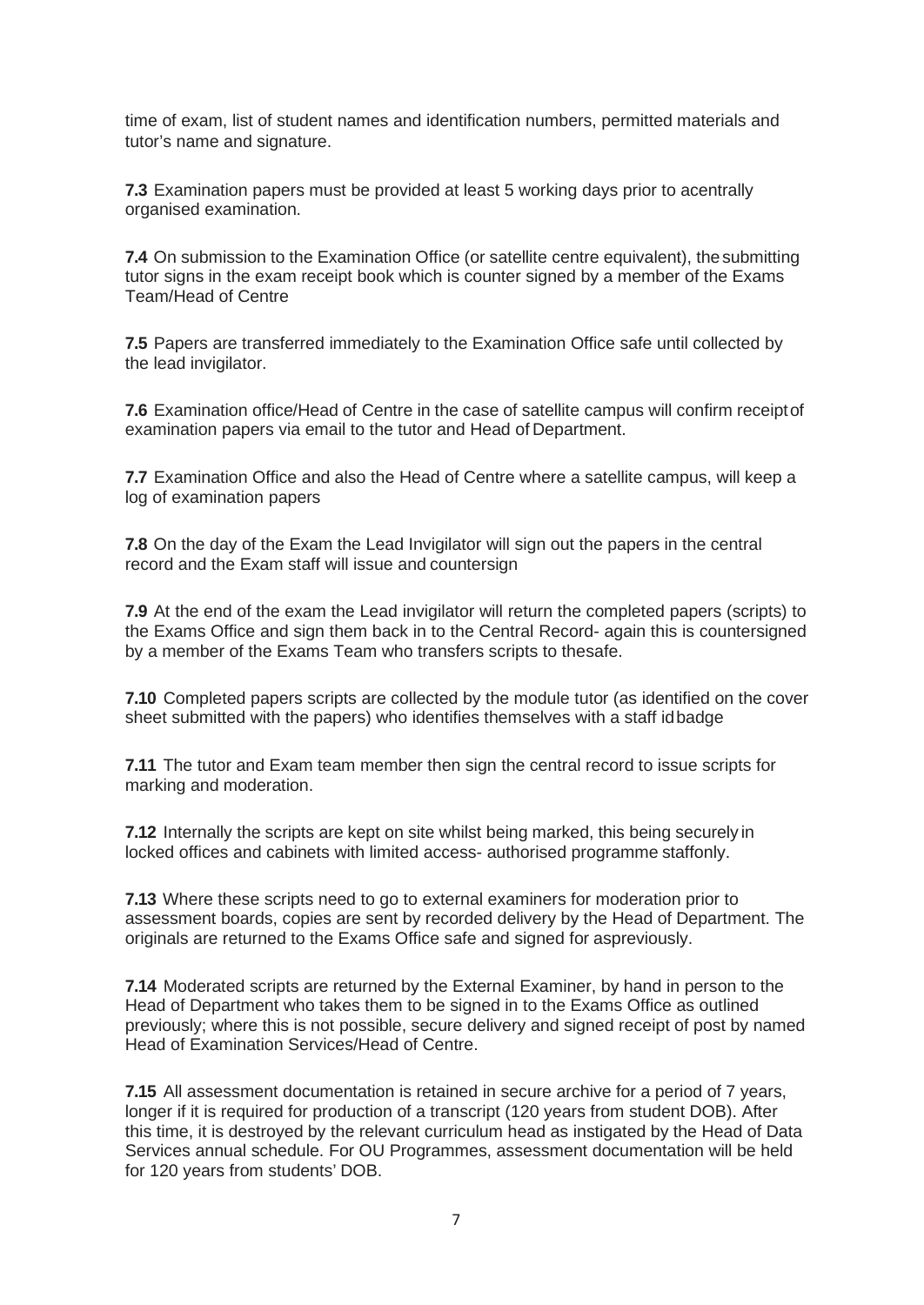# **8.0 Conduct of Examinations**

8.0.1 The exams team will book all allocated exam rooms, make the necessary access arrangements, make the exam question papers, other exam stationery and materials available for the Invigilator.

8.0.2 The Caretaking staff are responsible for setting up the allocated rooms.

8.0.3 The Lead Invigilator will start all exams in accordance with the awarding body's guidelines. Where the awarding body, such as is the case with the Open University does not issue such guidelines, Invigilators will follow the policy the JCQ guidelines; recommend the Centres procedures as set out in Appendix 2.

8.0.4 Subject staff may be present at the start of the exam to assist with identificationof candidates but must not advise on which questions or sections are to be attempted.

8.0.5 In practical exams subject tutors may be on hand in case of any technicaldifficulties.

8.0.6 Exam papers must not be read by subject tutor or removed from the exam room before the end of a session. Papers will be distributed to Heads of Department at the end of the exam session.

8.0.7 A relevant subject tutor may be available to read out any subject-specific instructions and start the exam, if required.

# **8.1 Entry to Examination Rooms**

8.1.1 Only authorised persons may enter an examination room unless approved bythe Head of Examination Services.

8.1.2 The tutor whose unit is being examined must be contactable by a provided phone number at least until the end of the reading period. The tutor whose practical unit isbeing examined must be present throughout the practical examination.

8.1.3 A student may not enter the examination room unless the Head of Examination Services gives permission, and in any event, not later than the first thirty (30) minutes of an examination session.

#### **8.2 Identification**

8.2.1 A student must bring to the examination room the student's Student Identification Card and keep such identification displayed during the examination. In the absence of such identification, the invigilator may accept other photographic evidence ofidentification to the satisfaction of the invigilator but retains the right to refuse entry to students without appropriate identification.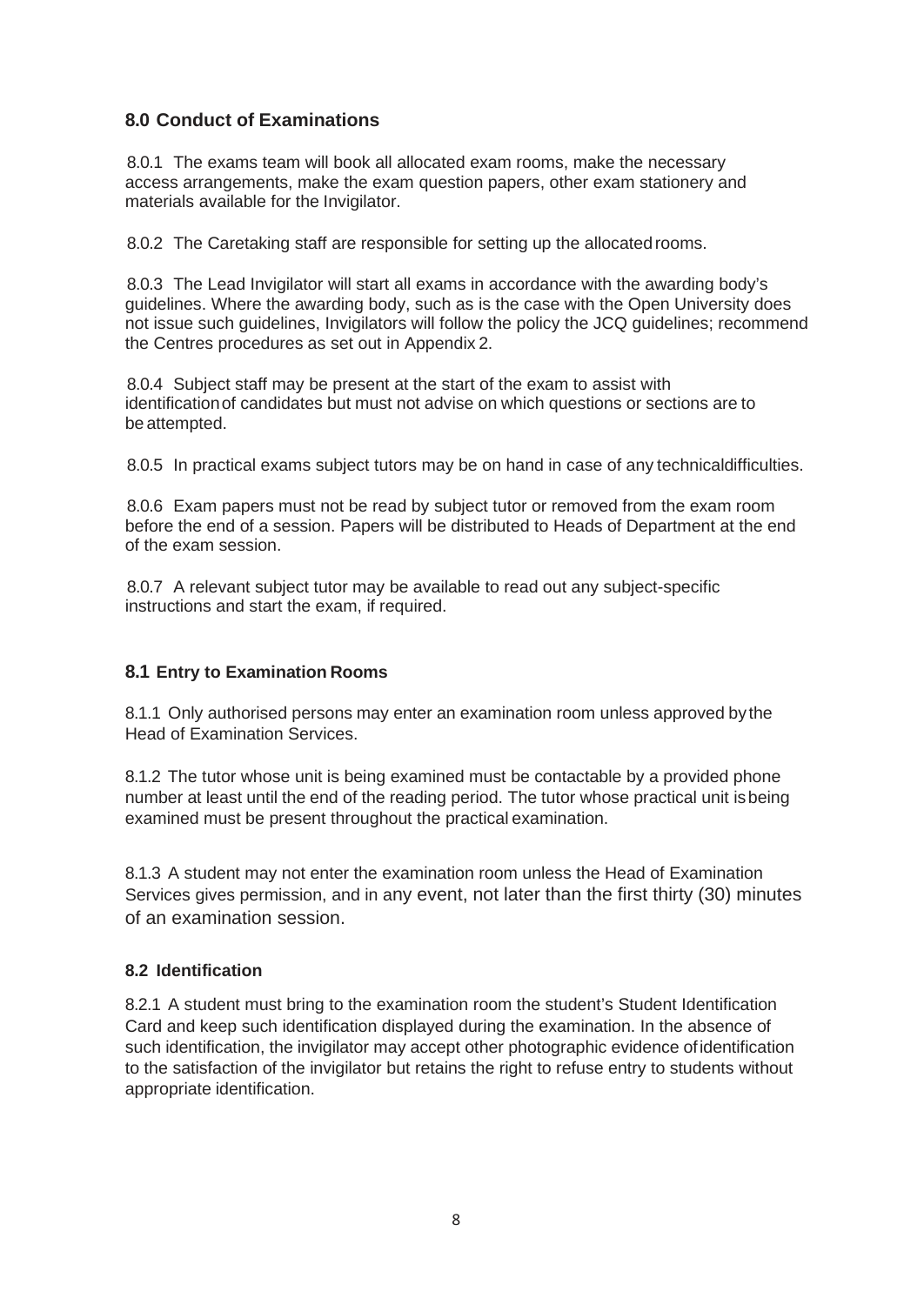# **8.3 Food/Drink in Examination Venue**

8.3.1 No food or drink (with the exception of water) is permitted in an examination room. Water bottles are permitted in the case that the bottle is transparent, with the label removed.

# **8.4 Seat Allocation**

8.4.1 On entering the examination venue, students must proceed directly totheir allocated seat. Any student who has not been allocated a seat number should report to the Invigilator prior to the commencement of the examination.

# **8.5 Leaving Examination Rooms**

8.5.1 No student may leave the examination room during the first thirty (30) minutes of the scheduled duration of an examination session or during the lastten (10) minutes of the examination.

18.2.2 A student who needs to temporarily leave the examination room for any urgent purpose approved by an invigilator must be accompanied by an invigilator at all times. On re-entering an examination room, a student must occupy, without delay, such place as is indicated by signs or by an invigilator and must not change place except with the permission of, or under instruction from, the invigilator.

# **8.6 Unauthorised Materials**

8.6.1 Examination Coversheets must clearly identify if the examination is:

- OPEN BOOK
- A RESTRICTED OPEN BOOK examination
- A CLOSED BOOK examination.

8.6.2 Where an Open Book examination permits all written and printed materials, with the exception of CDU library books, a Restricted Open Book examination permits specified materials (including dictionaries), as listed on the examination coversheet and a Closed book examination permits no written or printed materials other than those supplied by the Invigilator.

8.6.3 A student must not, except with the explicit permission of the examiner asindicated in the examination paper, bring into the examination room anything whatsoever which conveys or is capable of conveying information concerning any unit, or which, in the opinion of the invigilator, gives rise to suspicion that it is so capable.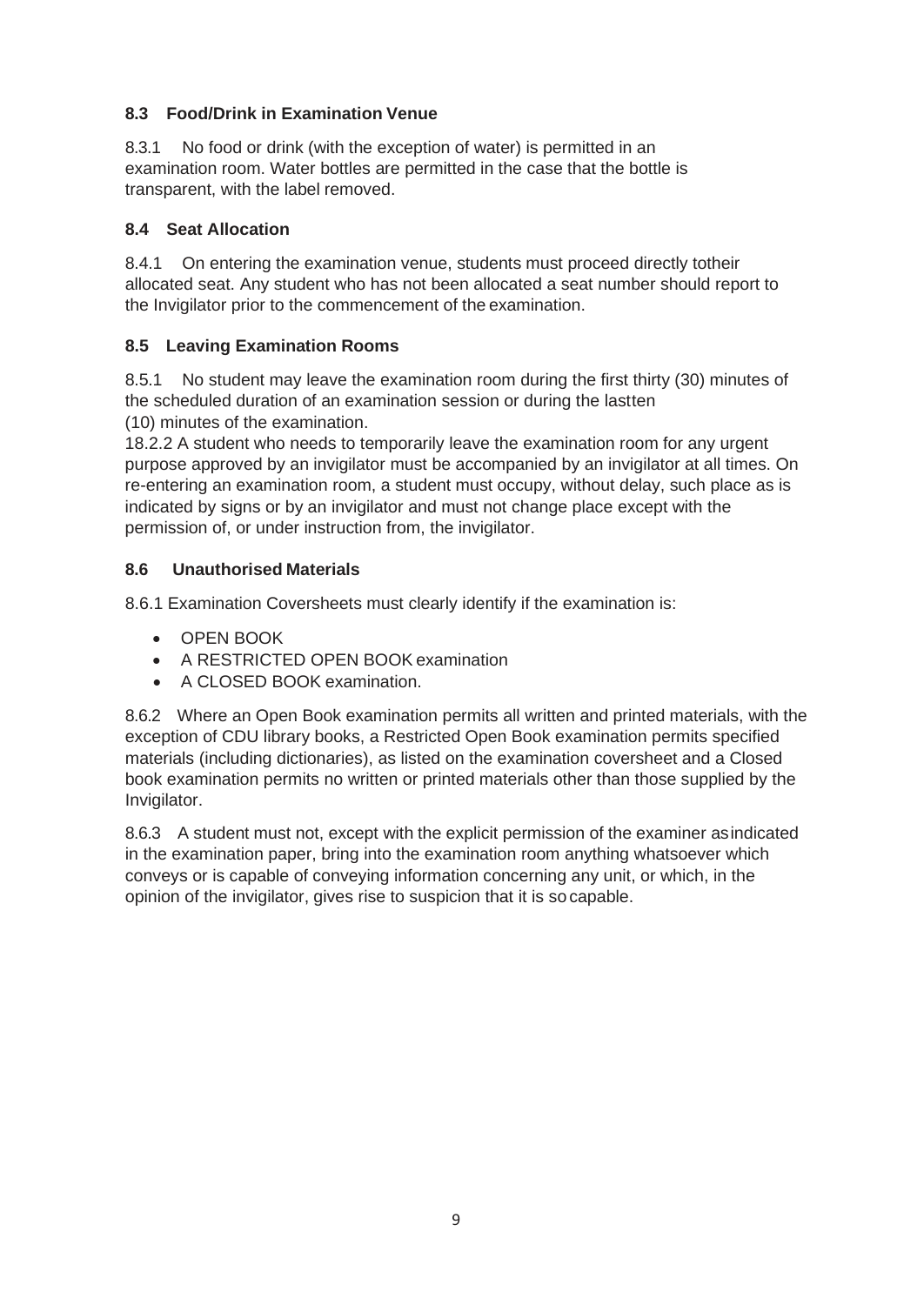#### **8.7 Candidates**

8.7.1 The centre's published rules on acceptable dress, behaviour and candidates' useof mobile phones and other electronic devices apply at all times.

8.7.2 Candidates' personal belongings remain their own responsibility and thecentre accepts no liability for their loss or damage.

8.7.3 Disruptive candidates are dealt with in accordance with the centres' and awarding body guidelines. Candidates are expected to stay for the full exam time at the discretion of the Head of Examination Services or Senior Invigilator.

8.7.4 The Head of Examination Services is responsible for informing Headsof Department of any late candidates.

8.7.5 Malpractice: The Senior Management Team is responsible for investigating suspected malpractice in line with the relevant awarding bodies and/or College policy.

# **9.0 Special consideration**

**9.1** Should a candidate be ill before an exam, suffer bereavement or other trauma, be taken ill during the exam itself or otherwise disadvantaged or disturbed during an exam, then it is the candidate's responsibility to alert the centre, the Head of Examination Services, and/or the Exam Invigilator, to that effect.

**9.2** The candidate must support any special consideration claim with appropriate evidence within three days of the exam, for example by providing a letter from the candidate's doctor.

**9.3** The Head of Examination Services will then apply online or forward a completed special consideration form to the relevant awarding body or relevant Higher Education Institute within seven days of the exam. For OU programmes, the college will consider these cases internally and a decision would be made by the academic registrar and Director of Higher Education.

**9.4** For any clash candidates, the supervision of escorts, identifying a secure venueand arranging overnight supervision is the responsibility of the Head of Examination Services.

# **10.0 Results (see also Appendix 3)**

**10.1** Students will be notified of Examination details including issuing of results at the start of each relevant year. This is to be by Weblearn and coursehandbook

**10.2** On results day candidates will be able to:

(i) view their results via Weblearn using their individual login details;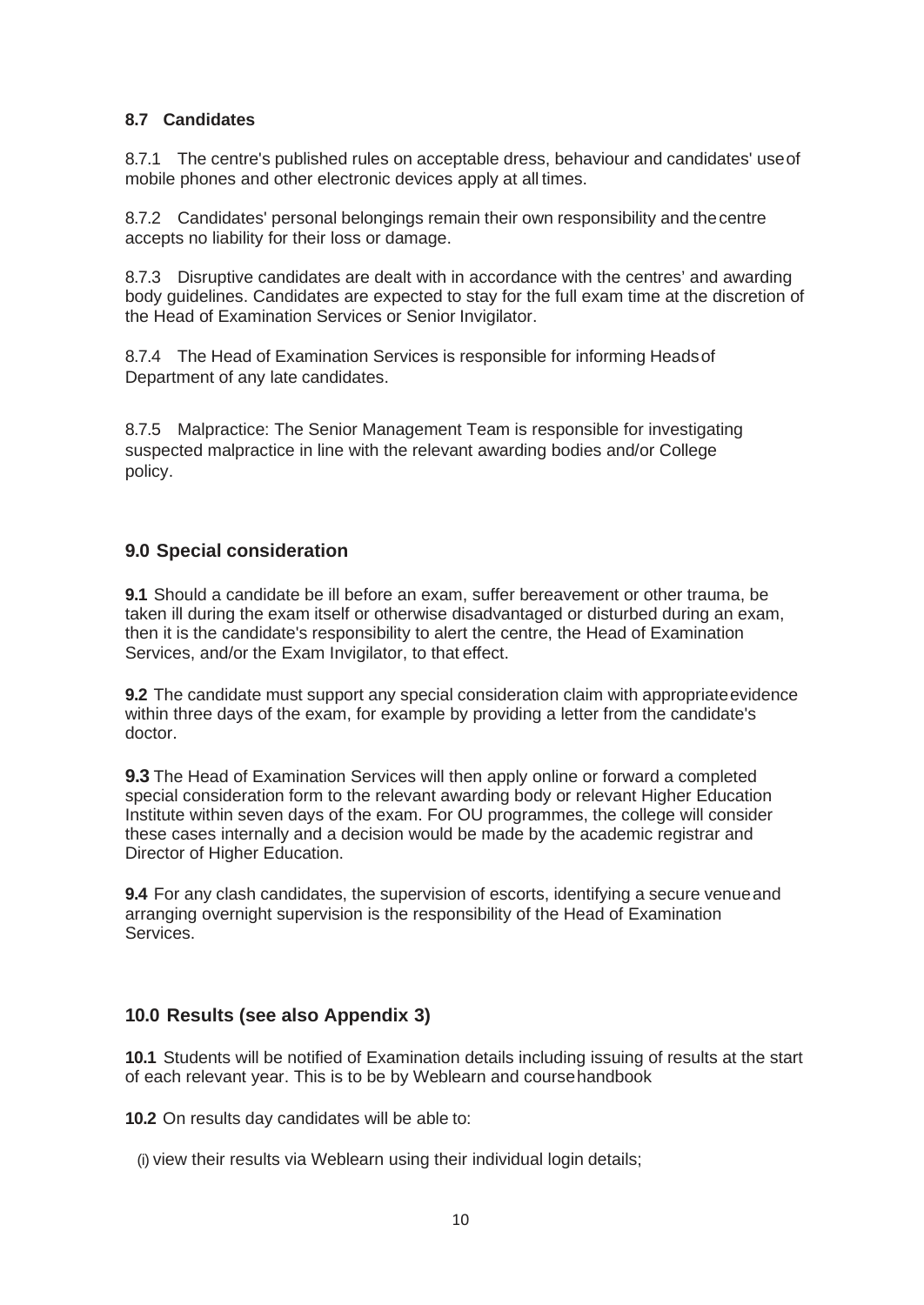**10.3** Candidate statements of results will be posted to candidate's home addresses as soon as possible after the last working day of July.

10.3.1 Certificates

All students' certificates are posted to the postal address recorded on the colleges MIS database. Exams office staff are responsible for keeping records of certificates which have been despatched in the post to students.

10.3.2 Certificates can be collected on behalf of a candidate by thirdparties, provided they have been authorised to do so.

# **11.0 Contingency Plan in case the college is unable to open or has toclose**

**11.1** Every effort should be made to run examinations wherever possible; however, there may be times when the college has to close due to an unforeseen emergency or adverse weather conditions. In these circumstances the following arrangements should be put in place wherever possible.

**11.2** When bad weather is forecast the Head of Examination Services or a nominated member of the Exams Team should take home withthem:

- . The following day's candidate list and details of any scheduled external exams.
- . Invigilators list and contact details.
- . List of awarding bodies plus contact details.

Ensure the Head of Examination Services' Line Manager (must be a member of SMT) has an up to date copy of the examination timetable.

**11.3** The relevant member of SMT responsible for exams will ensure that any announcement about closure will specifically mention if external exams areaffected.

**11.4** Start exams as early as possible to allow for departure.

**11.5** If necessary apply for special consideration but bear in mind that for JointCouncil exams this will only be granted if there are no further re-sit opportunities prior to certification.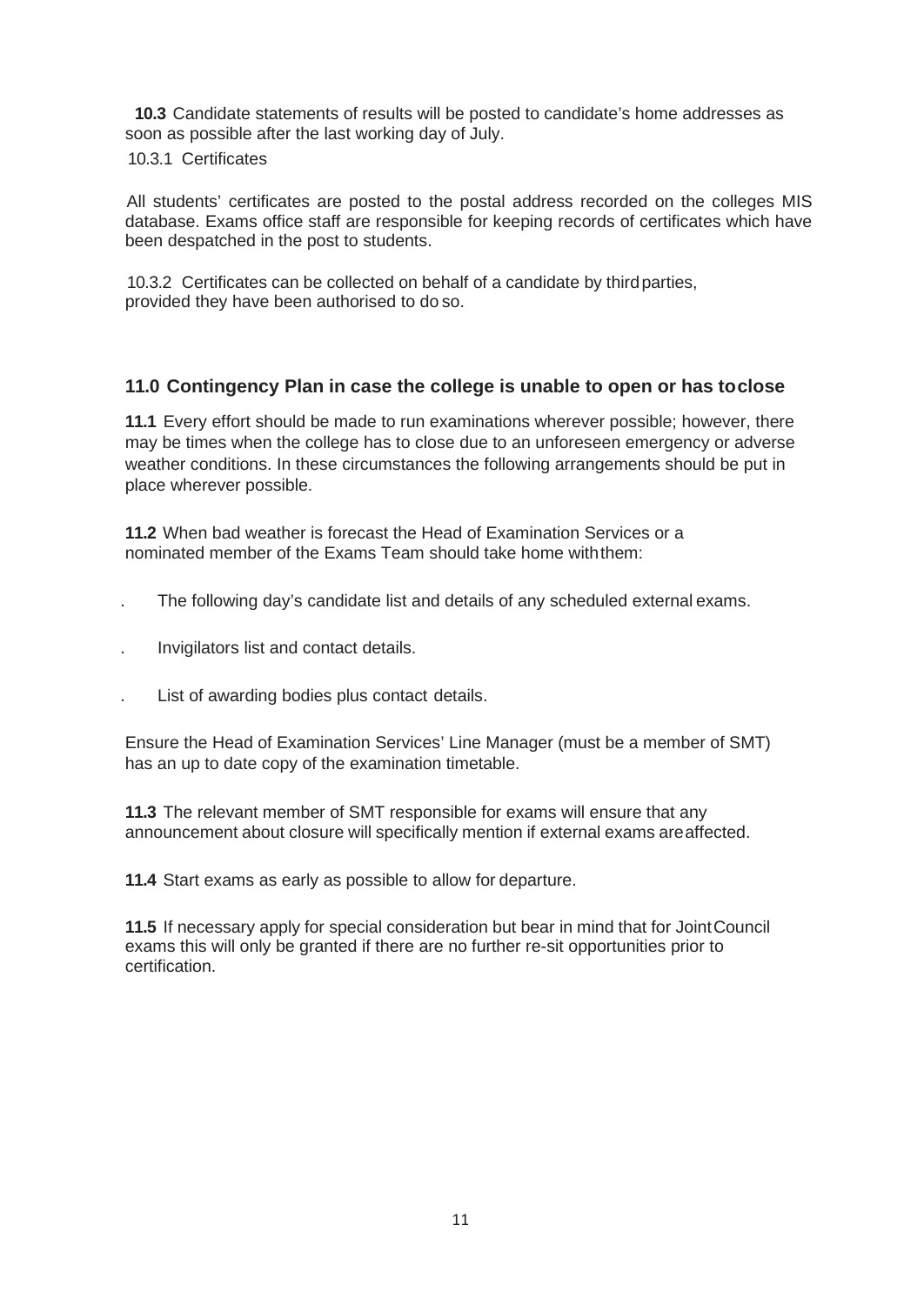# **Appendix 1 – Security**

# **Secure Storage**

- $\Box$  Curriculum / HE departments should review their arrangements for the security of examination scripts The keys for the safe should not be kept in the desk adjacent to the cabinets.
- $\Box$  Examination papers and materials should be delivered personally to the Examinations Office. Exam material must not be left at the Reception Desk or in the Examinations Office/satellite campus office unattended.
- $\Box$  Tutors should be reminded that examination papers or supporting material **must not** be sent in the internal post.
- $\Box$  Answer scripts should always be delivered by hand to destinations within the College, and a receipt obtained. Registered post or similar means must beused when sending material to destinations outside the College.
- $\Box$  Electronic versions of draft and final examination papers should not be kept locally on PCs within departments. Documents must be password protected in a secure location/drive or on a disk/CD that can be locked away.
- $\Box$  Drafts of examination papers should be sent either by encrypted email or secure fax. If using e-mail, best practice would be to encrypt the data before sending it. This can be done in many ways, but the most common ways would be to use Word's option to encrypt a document, or an encrypted pdf file, or to send the document as a ZIP file and encrypt that. The recipient can be given the password to decrypt the message via a telephone or other non-computer-based method. After the first time this is done, future messages can be sent using the same password.
- $\Box$  Staff should be reminded that normal e-mail (and attachments) are not secure and consultations on exam questions should not be shared in thisway.

# **Security of Computers used to prepare Examination Materials**

Draft exam papers must be treated carefully to avoid compromising the security and validity of the paper before the exam. The use of computers to draw up exam papers means that careful attention must be paid to the security of the PC used to write questions or to assemble the paper and to the way drafts are stored and transferred.

The permitted methods for sharing draft exam papers are:

- 1. Via shared files store, provided either by IT Services or by thedepartment
- 2. Via email with an encrypted document.
- 3. Via the appropriate HEI mechanism such as Dropbox

# **We strongly recommend using either method 1 or method 2.**

Remember that e-mail attachments are not secure and consultations on examination questions should not be shared in this way unless the attachment is encrypted due to the risk of 1) interception and 2) accidentally sending the email to the wrong recipient.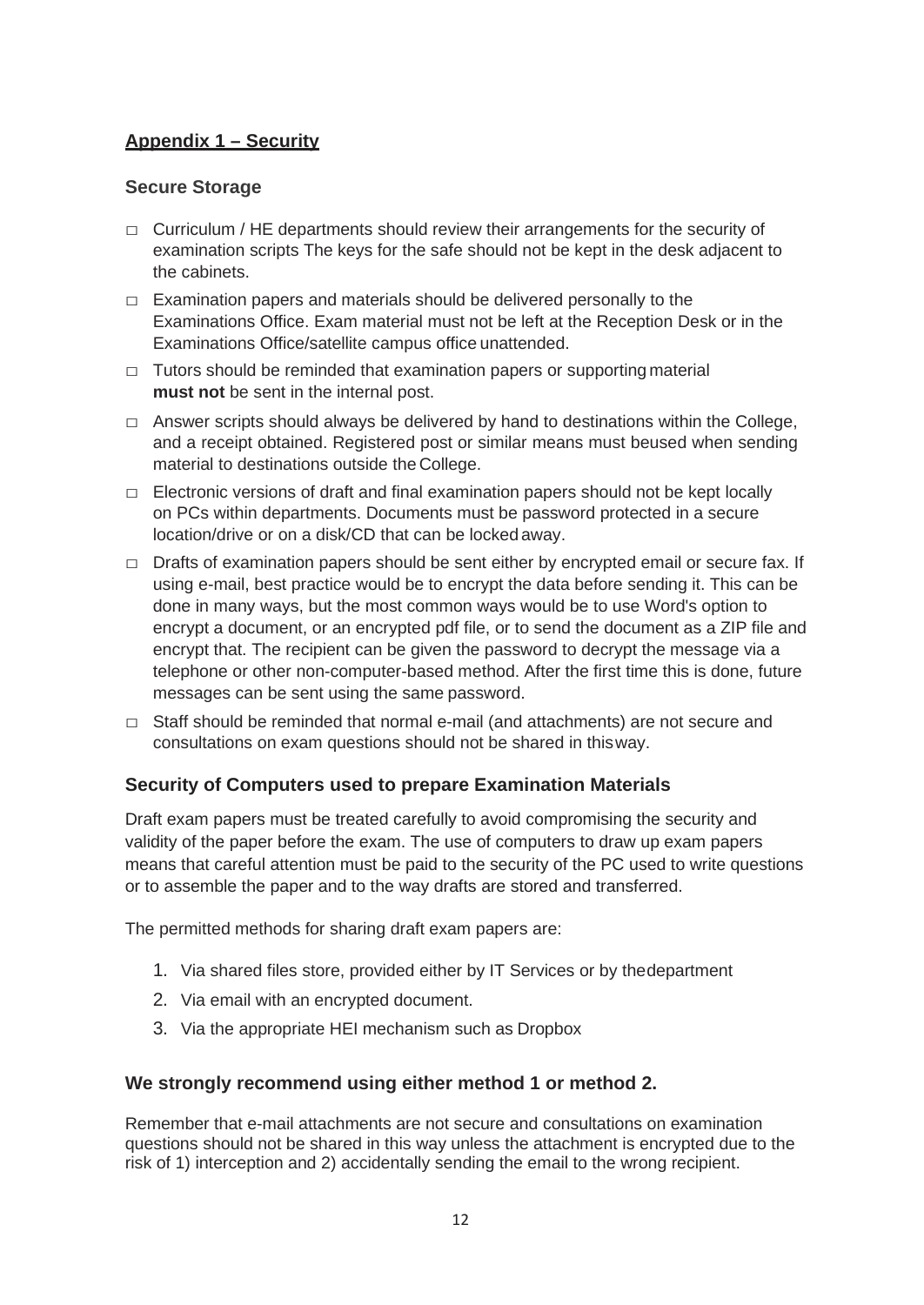# **Encryption of attachments**

IT Services has a help page on how to do this and which methods are acceptable General Requirements for PCs

- $\Box$  Must be only accessible via user accounts, and a separate account must be used for each user. "Guest" type accounts must not be used.
- $\Box$  Must be fully patched with the vendors' latest patches and kept up-to-date at all times
- $\Box$  Must use a file system that only allows the author or owner of a file to readit
- $\Box$  Must not export/share their hard drive or run file sharing software

#### **Special Requirements for Windows Machines**

- $\Box$  Be fully patched via [http://update.microsoft.com](http://update.microsoft.com/)
- $\Box$  Set to automatically download and install patches
- $\Box$  Run an up-to-date virus checking software
- $\Box$  Be scanned for spyware and adware on a regular basis
- $\Box$  All local hard drives must be configured with the NTFS file system and not the FAT file system to ensure that only the owner of a file can readit
- $\Box$  Must not be configured to share their C:/ drive (or other hard drives iffitted)

#### **Physical Security**

Machines should be kept in a locked office and access to this office should be restricted. In particular, visitors or students should not have unaccompanied access to the machine. Whenever the machine is left it must be either switched off or a screensaver/screen lock must be used that requires a password to gain access. It is best to set your screensaver to lock the screen automatically after a fairly short period of inactivity (for example 5 minutes) to ensure this.

#### **Use of Laptops**

Laptops that are used both at home and on the College network present particular security risks. When placed on the internet or an unsecured home connection they can become infected in many ways, and then bring these problems back onto the College network.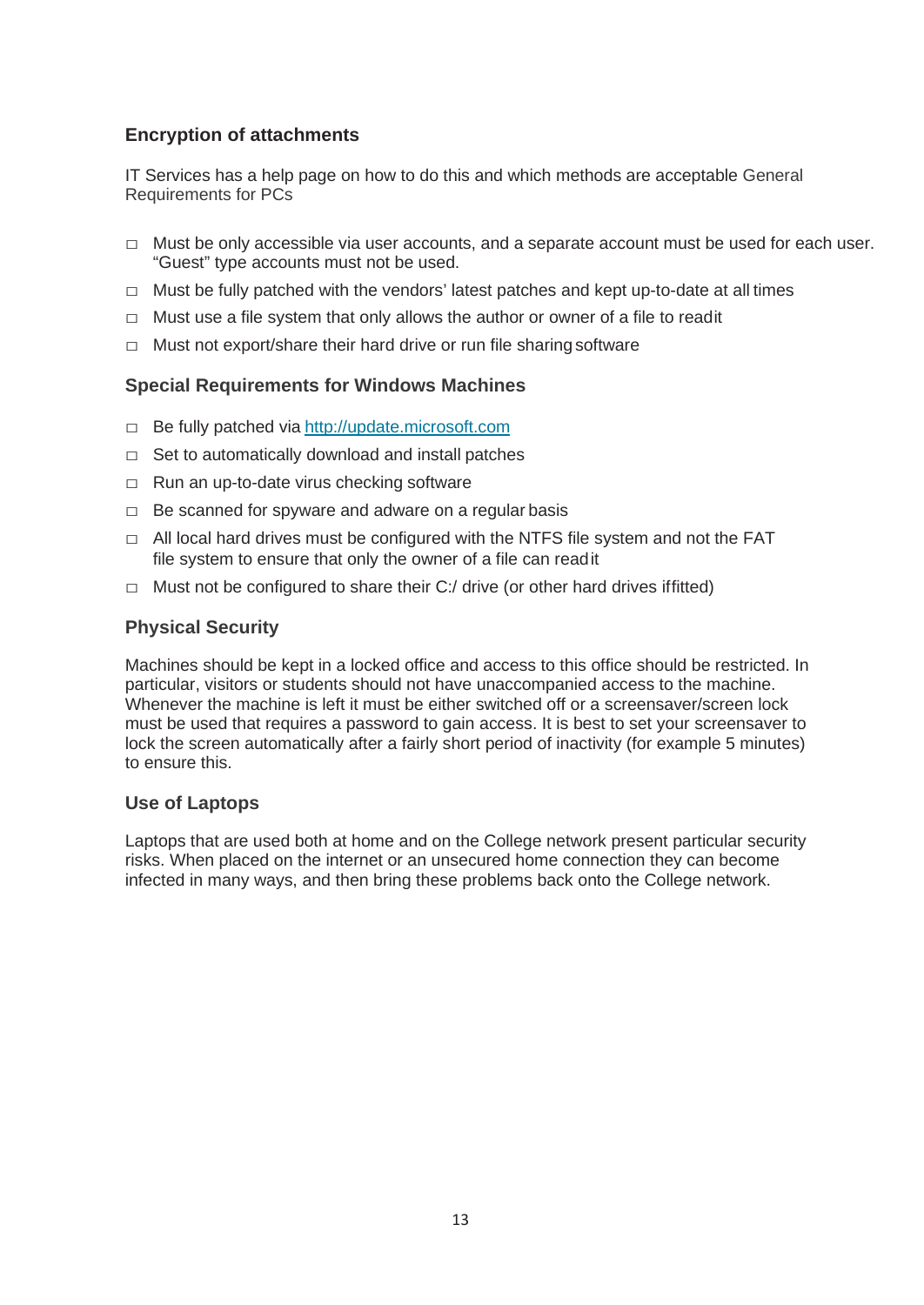To ensure security, laptops must also run a firewall and be encrypted

Use of Home Machines

Machines in the homes of members of staff should not be used for the production of exam papers unless

- They are used only by the member of staff and not by any other members of their family etc.
- The machine is secured as per the instructions for departmentally run machines above and also runs a personal firewall.

# **Security of Examination Papers**

Curriculum department /tutors involved in handling examination papers (electronic only no hard copies until point of copy), or scripts are responsible for ensuring proper handling and storage so that there is no unauthorised access, see section on security.

All versions of an examination paper (only electronic permitted) must be held securely at all times as per guidance in this policy.

Examination papers are to be copied whilst the tutor is present in the secure central Reprography area; this is the only time hard copy papers are issued.

Once copied examination papers are then immediately transferred to the Examination Office with relevant accompanying information in a sealed envelope.

At the Examination Office they are signed for by a member of the Exam Team team/Head of Centre where a satellite campus and the tutor submitting.

In satellite campuses the Head of Centre's Office/area where secure safe is situated replaces the Examination Office, with the Head of Centre assuming responsibility as Exam Team signatory.

This is the central record and log of exam paper/script movement

Only staff with direct involvement in the development, approval and administration of an examination will have access to the examination in both electronic and hard copy formats.

Where a breach of security is believed, the unit co-ordinator will provide a new examination prior to the examination commencing.

Staff in breach of these handling and storage directions may be found in breach of Code of Conduct.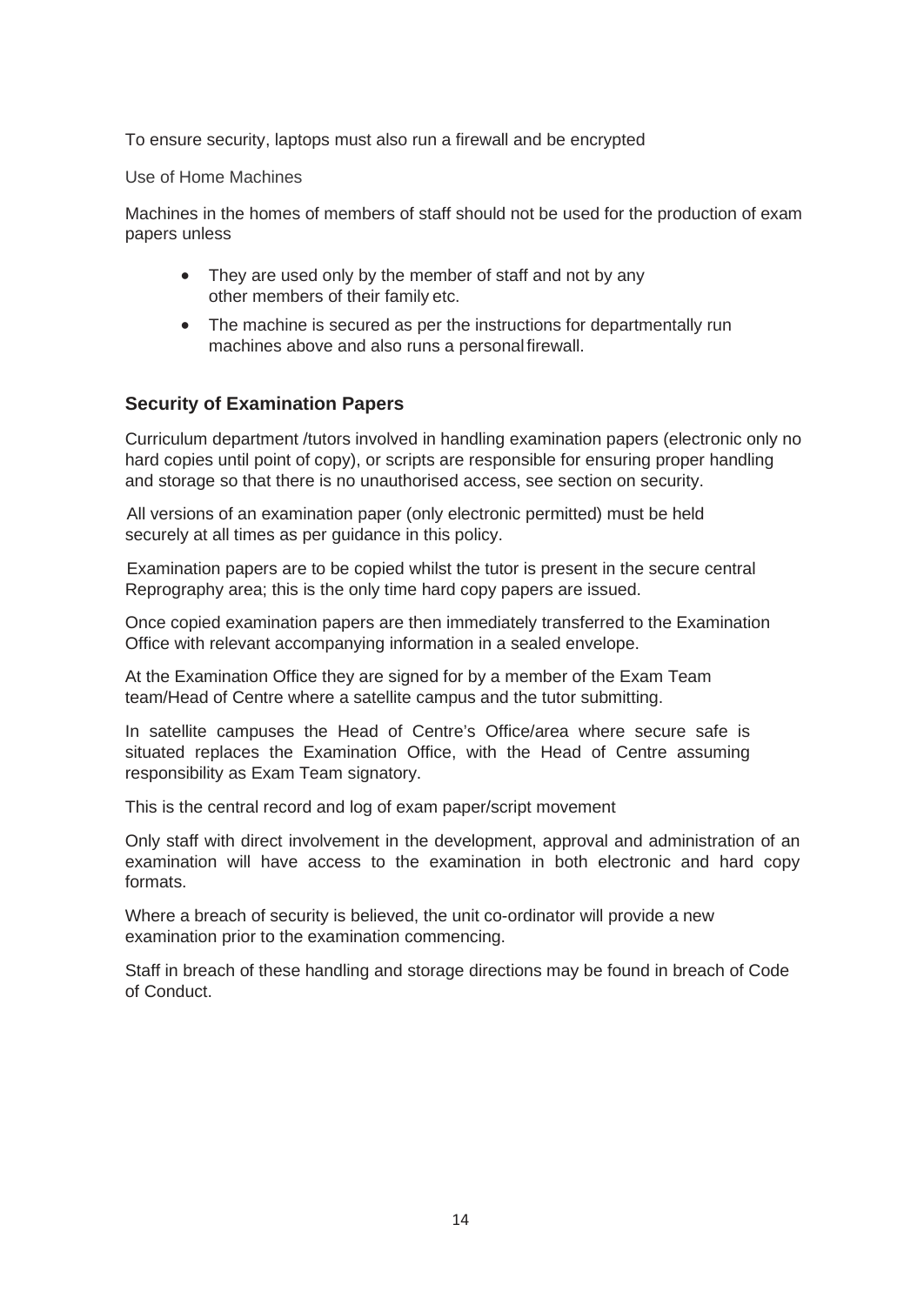# **Conduct of exams where guidelines are not available from the Awarding Body**

Where an Awarding Body does not issue guidelines on the conduct of examinations, all centre staff, invigilators and students will adhere to the JCQ guidelines and the procedures set out below:

# **Starting times for examinations**

The starting time of all morning examinations is 9.00am, and the starting time of all afternoon examinations is 1.30pm.

#### **The examination room**

Any room in which an examination is held must provide candidates with appropriate conditions for taking the examination.

The JCQ Warning to Candidates poster and the JCQ Mobile Phone poster must be displayed in a prominent place outside the examination room.

The seating arrangements must prevent candidates from overlooking (intentionally or otherwise) the work of others.

Invigilators must create a seating plan that shows the exact position of each candidate in the examination room. The seating plan must be available to an awarding body upon request.

# **Invigilation arrangements (See also Appendix 2)**

The role of the invigilator is to ensure that the examination is conducted according to these instructions in order to:

- a) ensure all candidates have an equal opportunity to demonstrate theirabilities;
- b) ensure the security of the examination before, during and after theexamination;
- c) prevent possible candidate malpractice;
- d) prevent possible administrative failures.

Invigilators must:

- a) be familiar with the JCQ and College instructions;
- b) give all their attention to conducting the examination properly;
- c) be able to observe each candidate in the examination room at all times;

d) be familiar with the College/JCQ Warning to Candidates, JCQ Information for candidates and the JCQ Mobile Phone poster.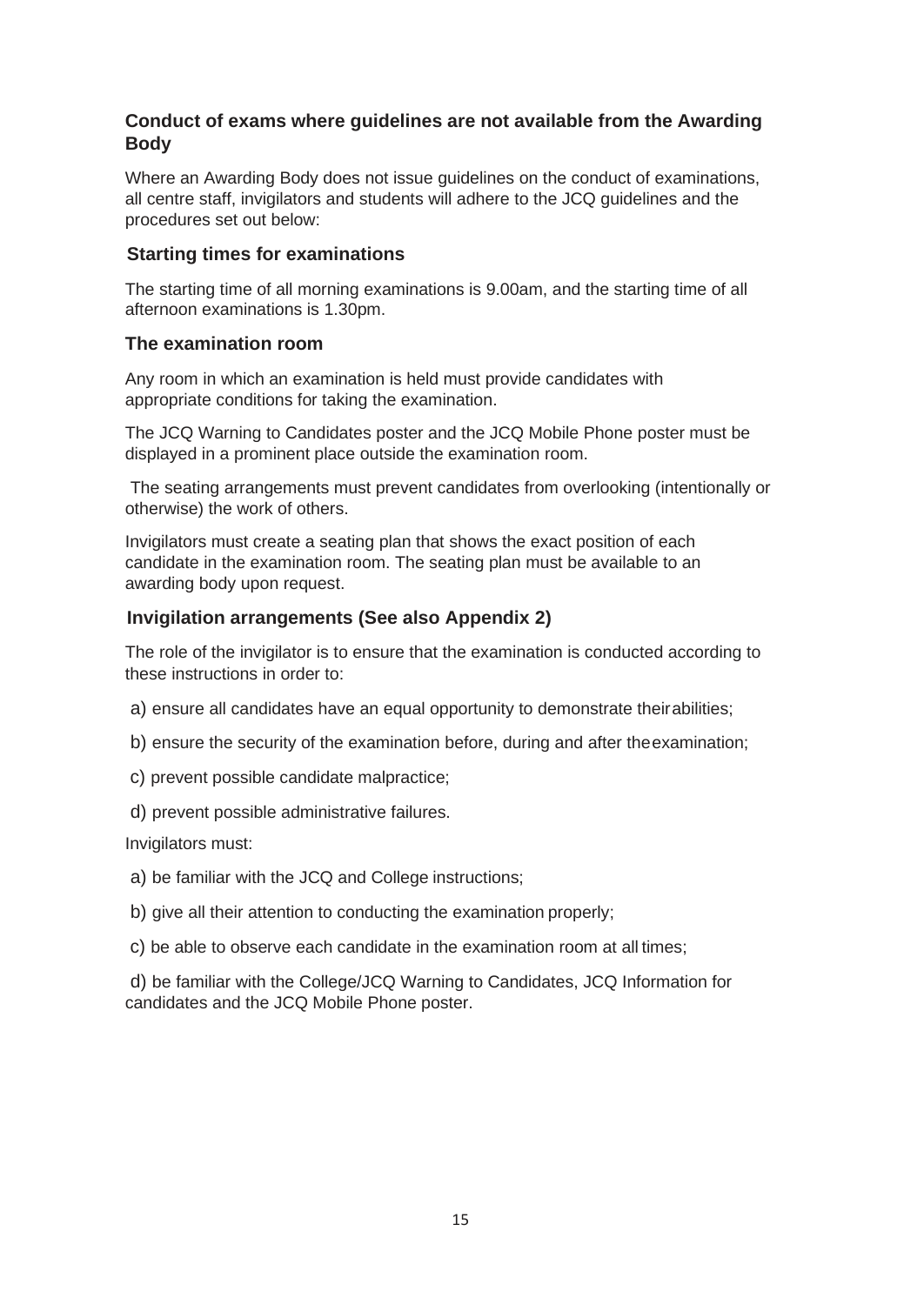#### **Collection of exam papers**

Prior to starting the exam Invigilators will collect the relevant exam papers from the Exams Office.

The Exams Office will check the correct exam papers, register and seating plan are being collected and record the exam details, date and time of collection.

This information will be checked and countered signed by a further member of the Exams Office.

The Invigilator will then proceed to the exams room with the exam papers in a sealed envelope.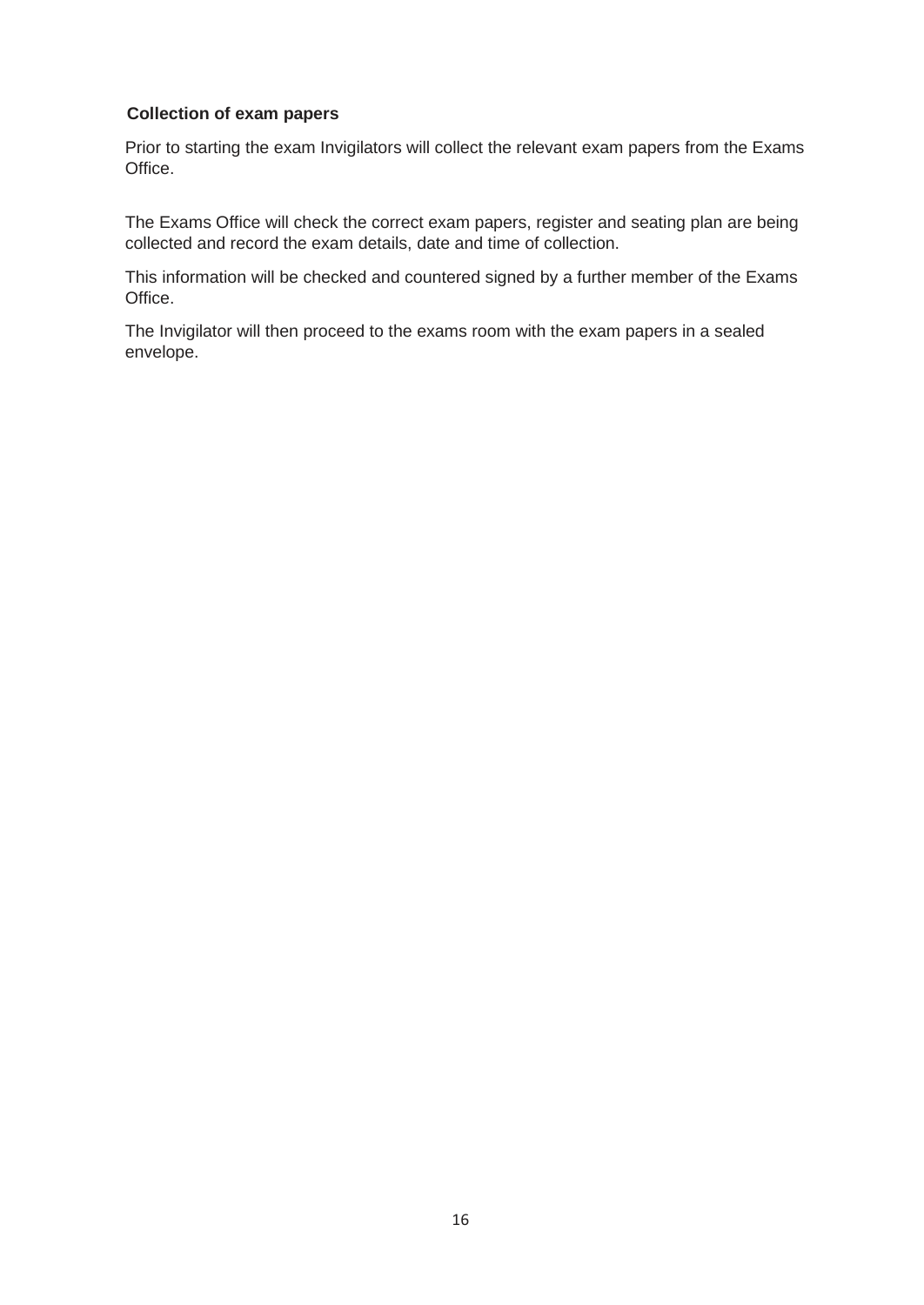**Appendix 2: Invigilation and Control of Examinations**

# **INVIGILATION AND CONTROL OF EXAMINATIONS**

**Guidelines**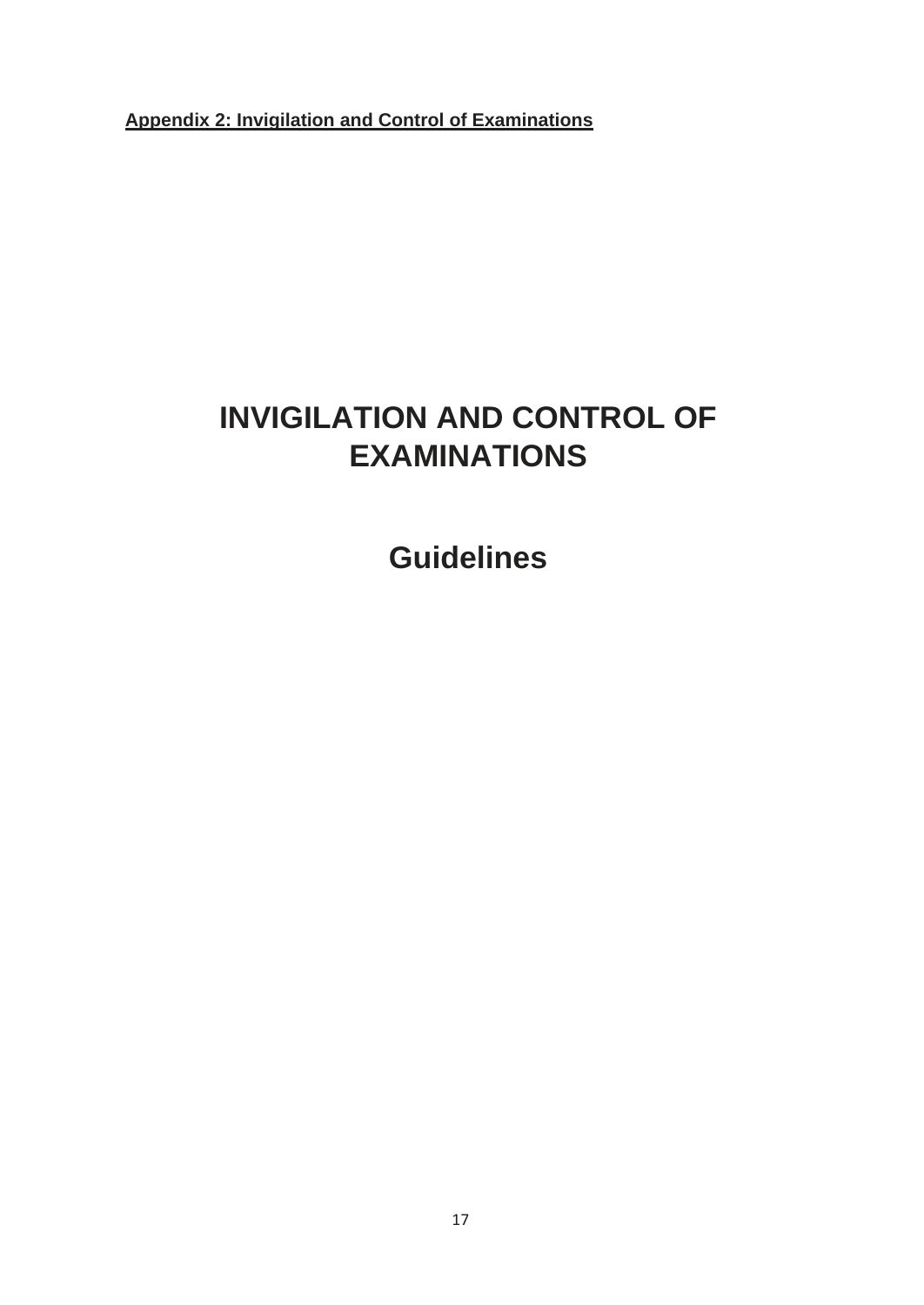# **Invigilation and Control of Examinations Guidelines**

| 1.  | Principles                                                                | 3              |
|-----|---------------------------------------------------------------------------|----------------|
| 2.  | <b>Invigilator Responsibilities</b>                                       | 3              |
| 3.  | Responsibilities of the Lead Invigilator                                  | 3              |
| 4.  | Responsibilities of Assistant Invigilators                                | 3              |
| 5.  | <b>Before the Examination</b>                                             | 3              |
| 6.  | The Day of the Examination                                                | 3              |
| 7.  | <b>Starting the Examination</b>                                           | $\overline{4}$ |
| 8.  | <b>Late Starting</b>                                                      | $\overline{4}$ |
| 9.  | During the Examination                                                    | $\overline{4}$ |
| 10. | <b>Ending the Examination</b>                                             | $\overline{7}$ |
| 11. | Following the end of the Examination Session                              | 8              |
| 12. | <b>Examination Sessions Outside Main Examination</b><br>Period            | 8              |
| 13. | Modified Examination Arrangements - Candidates<br>Sitting with Main Group | 8              |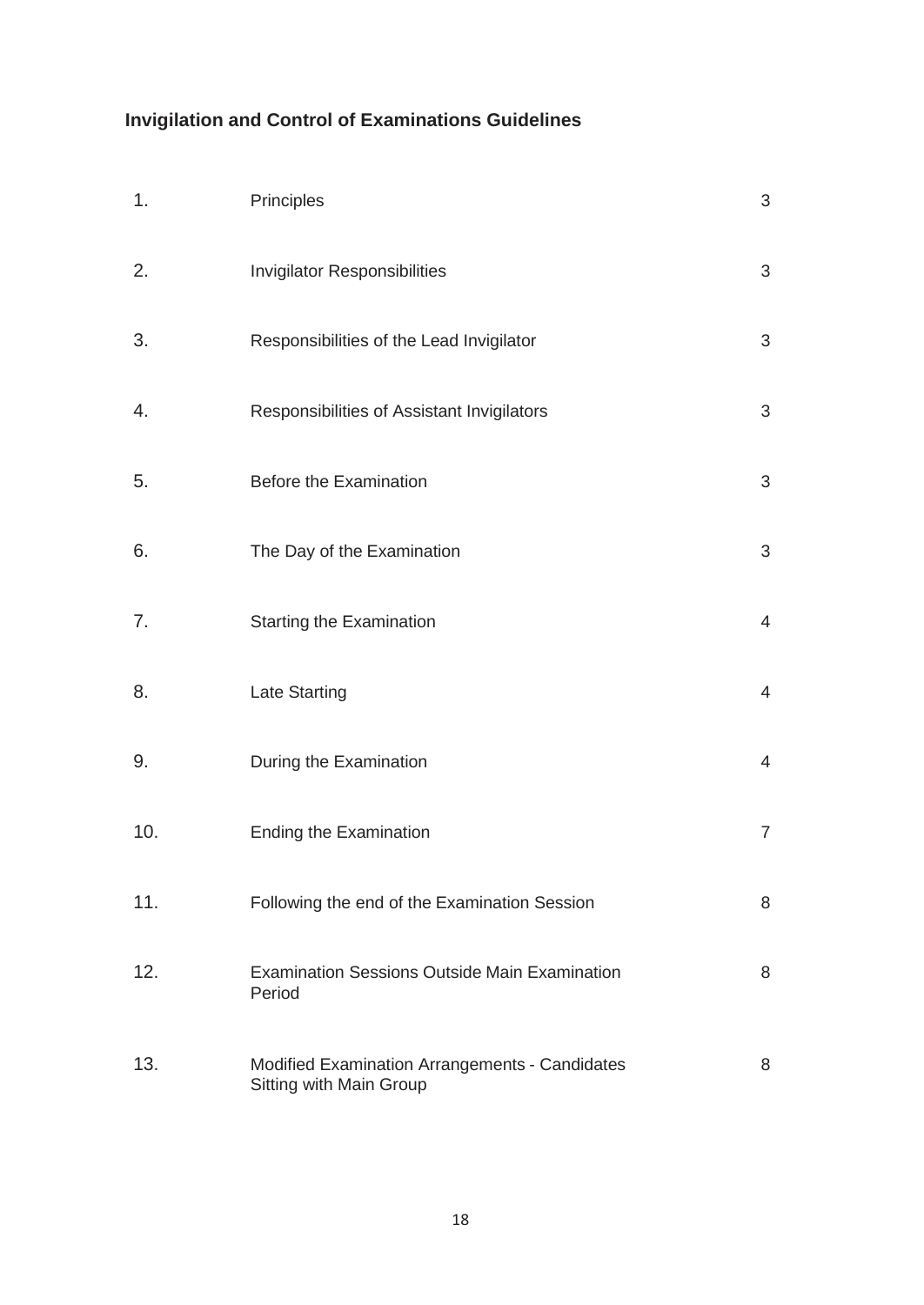| 14.        | Procedures for Separate Room Candidates          | 8  |
|------------|--------------------------------------------------|----|
| 15.        | Procedures for Candidates using Computers        | 9  |
| 16.        | Notes for Scribes (Amanuenses)                   | 9  |
|            |                                                  |    |
|            | Appendix 1 Lead Invigilator Announcements        | 10 |
|            | Appendix 2 Lead Invigilator's Report             | 12 |
| Appendix 3 | <b>Using Calculators</b>                         | 13 |
| Appendix 4 | Instructions for Readers and Scribes             | 14 |
| Appendix 5 | Invigilators checklist                           | 15 |
| Appendix 6 | Extra Time Ready Reckoner                        | 16 |
| Appendix 7 | Report on Suspected Misconduct at an Examination | 17 |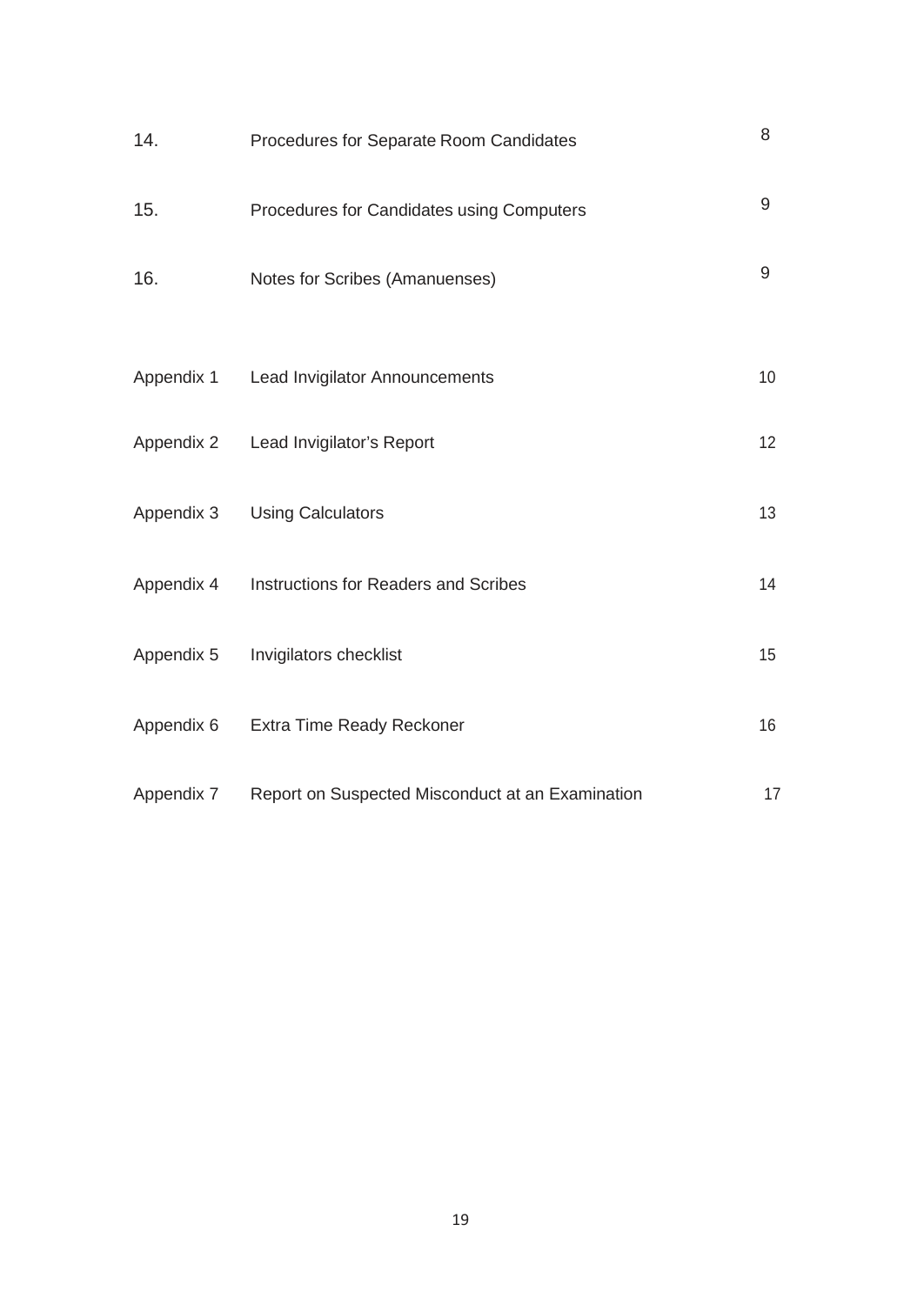# **Invigilation and Control of Examinations**

#### <span id="page-19-0"></span>**1. Principles**

- 1.1 Examinations are carried out in accordance with Awarding Body Regulations and Nescot's Regulations and Examination Procedures. Examination Invigilators play a central role in helping to ensure that security is maintained and examinations are conducted in a fair and appropriate manner in a suitableenvironment.
- 1.2 Each examination session is conducted by a Lead Invigilator appointed bythe Examinations Team.
- 1.3 In a standard written examination session, a Lead Invigilator will be supported byat least one Invigilator. In an 'On Screen Test' one invigilator is sufficient unless the test is held in a large room such as N304.

#### <span id="page-19-1"></span>**2. Invigilator Responsibilities**

- 2.1 Invigilators are responsible for the supervision and smooth running of examination sessions and ensuring the best possible conditions for the candidates. Invigilation should be carried out in an orderly and efficient manner.
- 2.2 During the examination the Invigilators should remain vigilant at all times. Where possible, at least one invigilator should be positioned at the back of the room. Invigilators should periodically patrol the room without causing a disturbance to candidates.

#### <span id="page-19-2"></span>**3. Responsibilities of the Lead Invigilator**

3.1 Chief Invigilators are responsible for all aspects of the conduct and control of the examinations in the room to which they are assigned.

#### <span id="page-19-3"></span>**4. Responsibilities of Assistant Invigilators**

- 4.1 Assistant Invigilators are responsible for supporting the Lead Invigilator. Invigilator responsibilities include:
	- Checking student identification;
	- displaying exam notices near the exam room entrance;
	- setting out question papers and any exam materials;
	- clearing the room at the end of the examination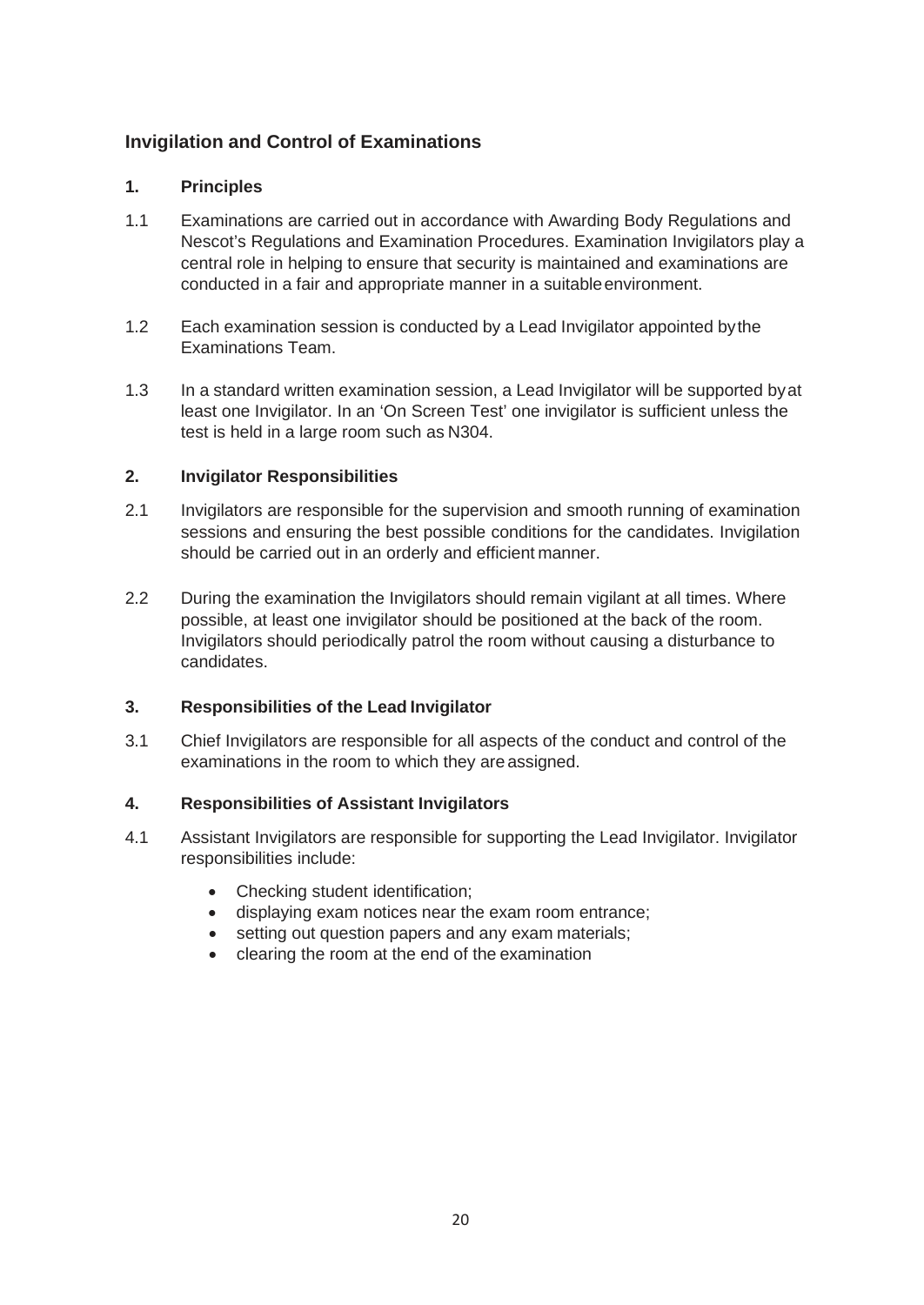## **5. Before the Examination Starts**

- 5.1 Before each duty, the Lead Invigilator should check whether they are required to stay beyond the published finishing time of the examination, to invigilatecandidates with Access Arrangements who are permitted an extra timeallowance.
- 5.2 Invigilators are strongly advised to read the College Examinations Policy and the JCQ document entitled 'Instructions for Conducting Examinations' at thebeginning of each academic year.
- 5.3 All Higher Education examinations are sat and marked under conditions of anonymity.

#### <span id="page-20-0"></span>**6. The Day of the Examination**

- 6.1 Adequate time must be allowed by invigilators for proper preparation of the examination room.
- 6.2 Lead Invigilators should collect the question papers for written exams from the examinations office **at least 45 minutes before the examination session is due to start**.
- **6.3** Assistant Invigilators must report to the examinations office **30 minutes before the examination session is due to start.**
- 6.4 Before the candidates are permitted to enter the room, the Lead Invigilator is responsible for checking that all the necessary examination materials areavailable.
- **6.5** Invigilators will be assigned by the Lead Invigilator to a particular location so that the whole exam room can be seen. **There should always be one Invigilator placed near the exit to see that candidates do not leave the room unofficially and do not take any papers withthem.**
- 6.6 The Lead Invigilator will check that the room white/notice board has the relevant information (date, centre number, awarding body, subject title, paper number, and the start and finish time), plus a working clock is visible to all candidates. The examination timing must be based on that clock.

# <span id="page-20-1"></span>**7. Starting the Examination**

- **7.1** Candidates should normally be admitted to the examination room at least five minutes before the scheduled start of the examination session. **Earlier entry is permitted and is advisable in large areas accommodating large numbers of students.**
- 7.2 Candidates **must** show their current College ID card when entering the examination room and then leave it on their desk where it is clearly visible to invigilators who will undertake identity checks. Candidates without an ID card can obtain a temporary ID from the Examinations Office. Candidates in the examination room must follow the instructions of the Lead Invigilator and Invigilators. Any student causing a disturbance may be excluded from the examination room.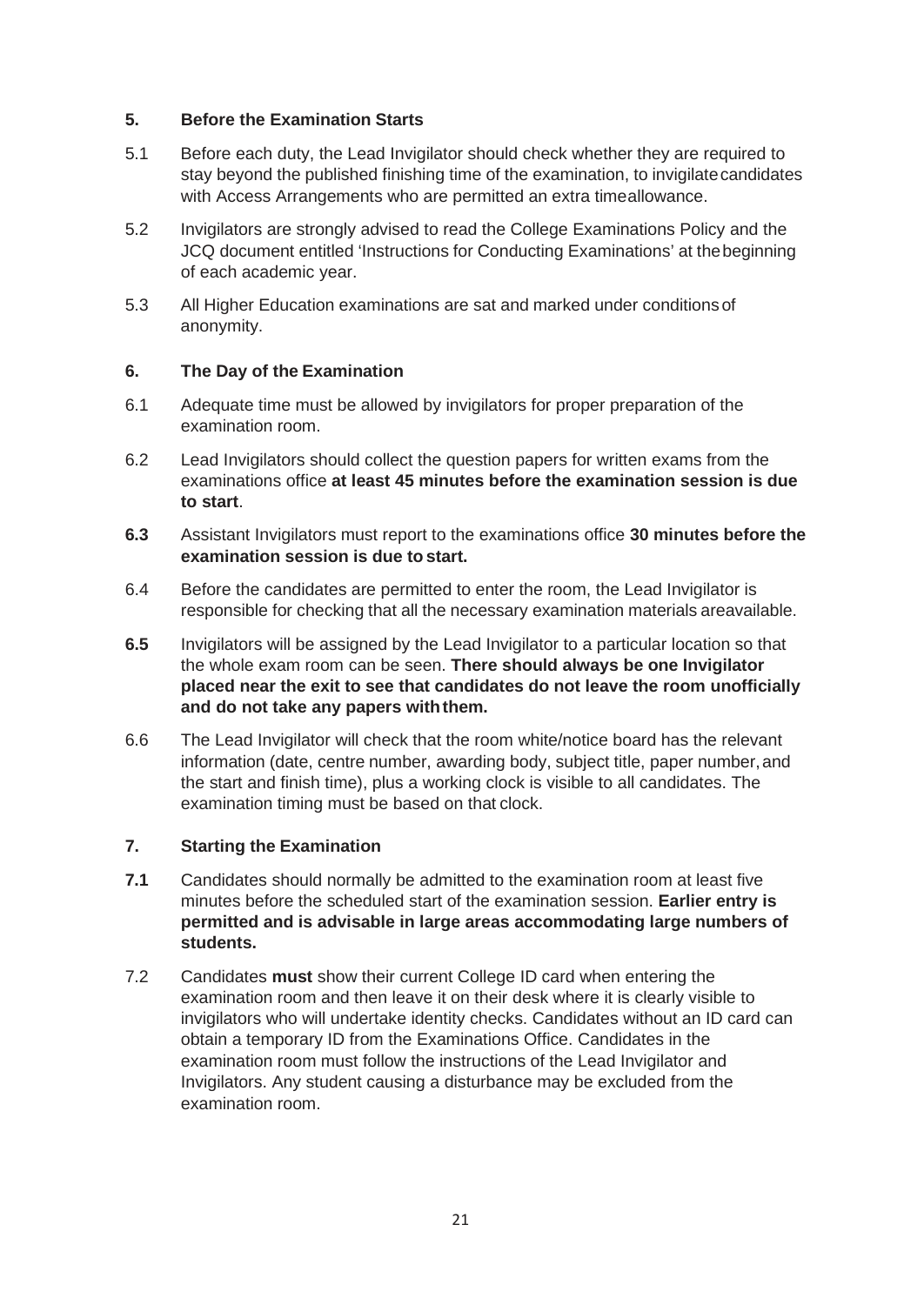- 7.3 Before the examination starts, invigilators must ensure that:
	- all bags and coats are placed immediately in the designated area of the room and that all fire exits are kept clear. Switched off mobile phones, should be placed in student's bags or in the envelope provided and placed on the desk in full view of the invigilators;
	- all watches must be removed and placed in student's bags or in the envelope provided and placed on the desk in full view of theinvigilators;
	- food, or any other items not listed on the exam paper are not permitted in the examination. A small bottle of still water with the label removed is allowed.
- 7.4 The Lead Invigilator should read out the 'Instructions to Candidates' 'AT THE START OF THE EXAMINATION', **see Appendix 1**.

#### <span id="page-21-0"></span>**8. Late Starting**

- 8.1 Exceptionally, the start may be delayed. For any delay of longer than**fifteen minutes**, the Lead Invigilator should consult the examinations office.
- 8.2 Candidates are allowed late entry to the examination room up to the first 30 minutes of the examination. The Lead Invigilator may exercise discretion to allow entry after this time only if there are extenuating circumstances. The candidate's starting time and the circumstances must be noted on the Examination Header Sheet. Late candidates will normally be permitted an extension of time at the discretion of the Lead Invigilator.

# **9. During the Examination**

#### **Checking ID**

- 9.1 As soon as the examination session has started, Invigilators will check the identity of candidates against their ID cards. **This check should be carried out with the minimum of intrusion.** If there is any serious doubt about a candidate's identity,it must be reported to the Lead Invigilator who should contact the Examinations Office/Head of Centre for assistance.
- 9.2 Academic staff will not normally be present in an examination room except to check student identification at the beginning of the examination. Any academic entering the room without prior agreement should make themselves known to the Lead Invigilator.

#### **Invigilating Examinations**

- 9.3.1 Invigilators must:
	- work together as a team under the guidance of the Lead Invigilator, to ensure that candidates are being watched at all times, particularly at the beginning of the exam;
	- invigilate the area of the examination room allocated to them and ensure that requests for assistance from candidates are dealt with as soon as possible without undue disturbance to other candidates in theroom;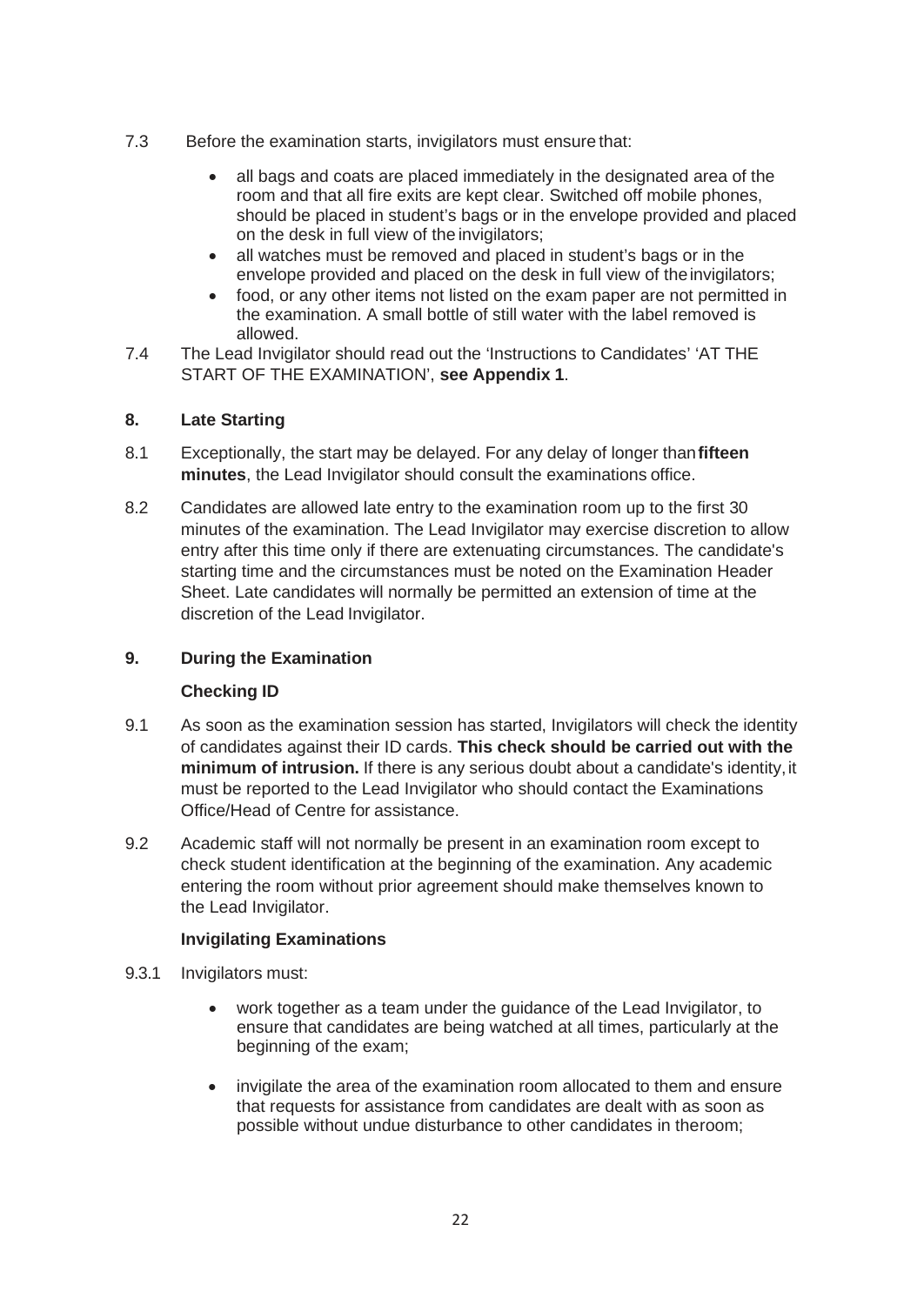- ensure that silence is maintained and that candidates do not communicate with each other or access any unpermitted material. If an Invigilator suspects a candidate of academic misconduct, the procedure outlined in paragraph 9.4.9 must be followed;
- periodically, patrol between examination desks, unobtrusively without disturbing the candidates. It is often more effective to invigilate bystanding behind the candidates;
- accompany candidates given the Lead Invigilator's consent to leave the examination room temporarily, for example, to visit the toilet or formedical reasons, ensuring there is no attempt to contact anyone or gain access to information or notes;
- ensure that candidates do not leave the examination room unofficially.
- 9.3.2 Invigilators must supervise the candidates throughout the whole time that theexam is in progress and give complete attention to this duty at all times. They must not carry out other unrelated tasks.

#### **Leaving the Examination Room**

#### Temporary Absence

9.3.3 Candidates may be allowed to leave the examination for a short period after the first 30 minutes but only if an invigilator is available to escort them. Absences, including repeated visits to the toilet, are recorded. Any attempt to gain anunfair advantage during this period will be treated as academicmisconduct.

#### Early Departures

9.3.4 Candidates are **not** permitted to leave during the **first 30 minutes** and the **last 15 minutes** of any written examination.

#### **Mistakes and Ambiguities on Examination Papers**

9.3.5 In the event of a query regarding a mistake or ambiguity on an examination paper, the Lead Invigilator should if possible consult the person responsible for settingthe paper. In cases of severe delay to the resolution of a query, the Lead Invigilator should instruct candidates to explain at the beginning of their answers, how they have interpreted the alleged misprint or ambiguity. This should be noted on the Examination Header Sheet.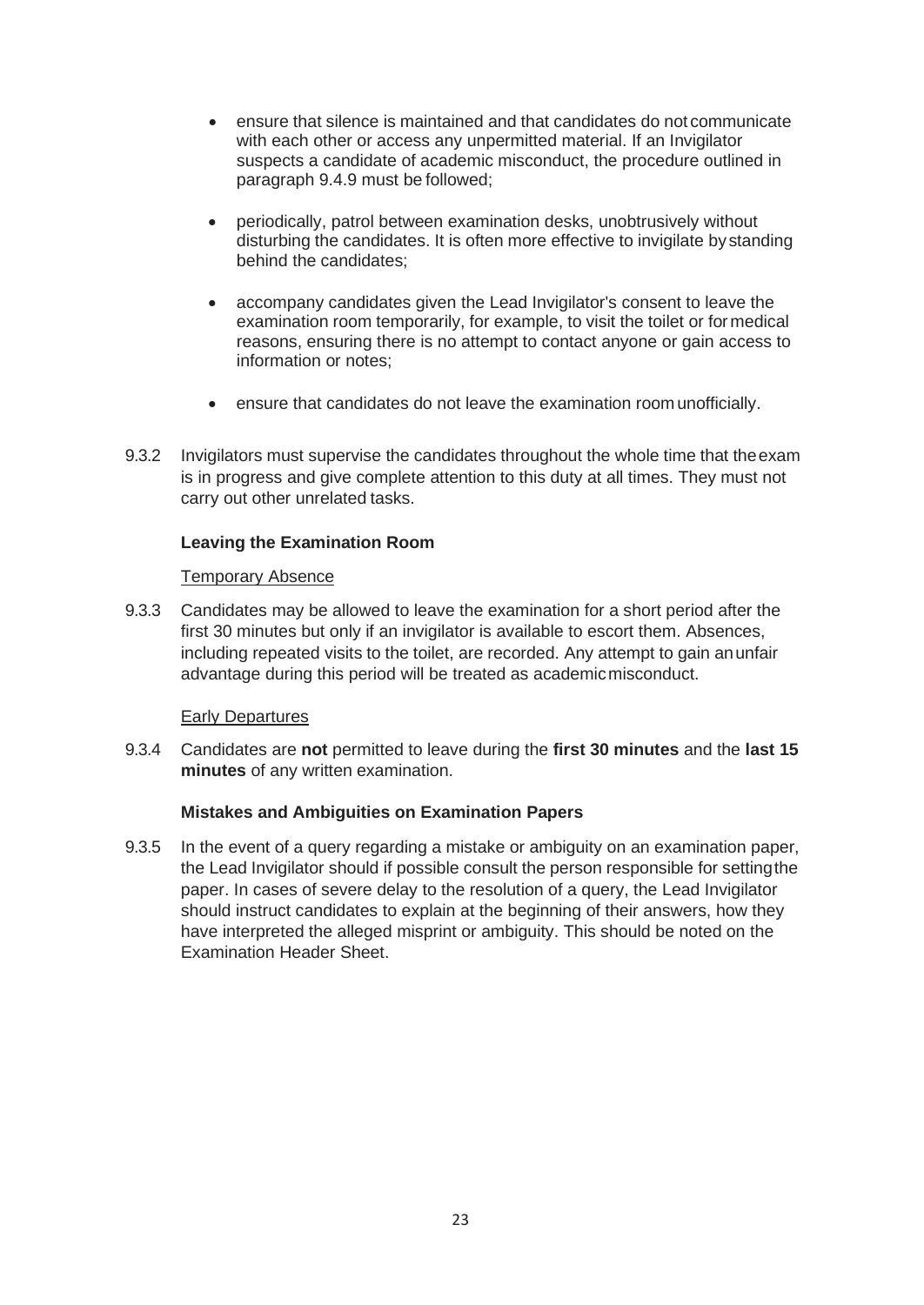9.3.6 If, as a result of a discussion with the tutor setting the paper, amendment changes are made to a paper, the **Lead Invigilator is responsible for notifying those changes to ALL candidates, including any who may be sitting the paper in other locations, e.g. split groups or in rooms** set aside for additional needs candidates.

#### **Dictionaries**

9.3.7 Permission to use a dictionary will appear on the front cover of the exam paper or on the Examination Header Sheet.

#### **Calculators**

- 9.3.8 Candidates may use a calculator in an examination unless this is prohibited by the awarding body's specification. The instructions on the question paper will say whether calculators are allowed or not. If the instructions do not include such a statement, calculators should be treated as standard equipment and may be used by candidates. Where the use of a calculator is allowed, candidates are responsible for making sure that their calculators meet the awarding bodies' regulations. **See appendix 3**.
- 9.3.9 Any equipment capable of transmitting information from one place to another is banned from examination rooms. Any breach of this regulation will be regarded as malpractice.

#### **Disturbance**

- 9.4 The Lead Invigilator is empowered to instruct a candidate making a disturbance to leave the examination room or move them to an alternative desk. Contact the exams office if assistance is required.
- 9.4.1 Where external noise or other disruption is disturbing candidates, an invigilator should be sent to find the source of the disturbance and, if possible, persuade those concerned to stop and then notify the examinations office. It should be fully documented on the Lead Invigilators Report Form **see appendix2**.

#### **Emergency Procedures**

- 9.4.2 All Invigilators should be familiar with the escape routes and nearest fireassembly areas.
- 9.4.3 On hearing the fire alarm, the Lead Invigilator must make the announcement to evacuate immediately by the shortest exit route. All papers should be left in the room. Personal property on the desk should be taken out of the room but coats and bags should normally be left behind.
- 9.4.4 If possible, the Lead Invigilator should try to ensure that candidate attendance lists are collected and that each Invigilator is assigned to supervise a specific group, or groups, of candidates once they have gathered at the designated assemblypoint.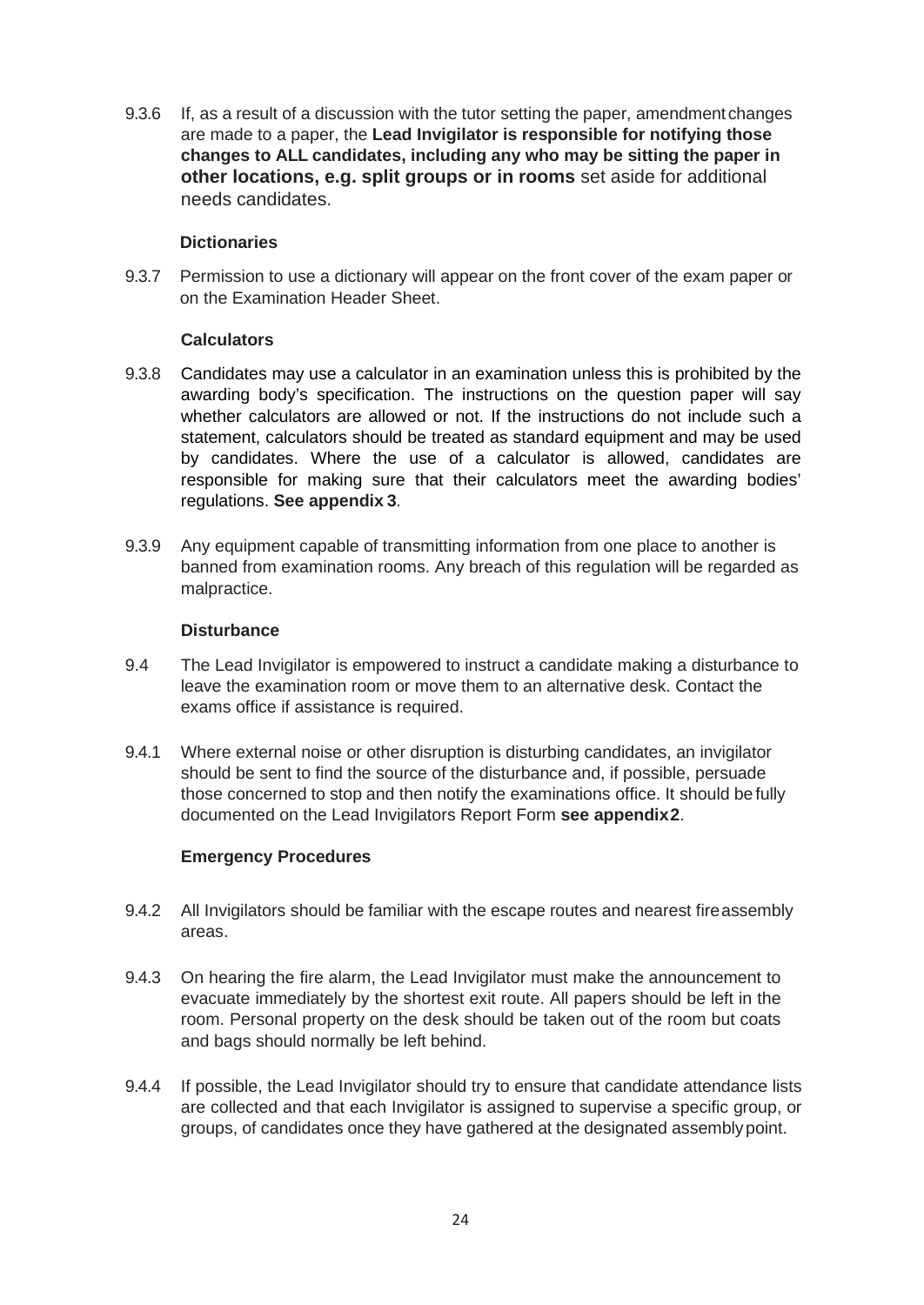Candidates should be supervised as closely as possible to prevent discussion about the exam.

- 9.4.5 Once the examination area has been 'swept', the Lead Invigilator should lockthe door and leave the area as quickly as possible.
- 9.4.6 At the designated assembly point, Invigilators should check their assigned group/s to confirm the number of candidates present and report their findings back to the Lead Invigilator. Dependent on the numbers of candidates involved and the nature of the event, the Lead Invigilator may exercise his or her discretion for a roll call once the candidates are gathered outside.
- 9.4.7 If the period of evacuation is less than 30 minutes, the examination should be resumed and allowed to run its full length whenever possible. Lead Invigilator's may request that candidates draw a line under their work showing the point at which their work was disturbed.
- 9.4.8 If the exam cannot be restarted within 30 minutes, the Lead Invigilator should consult with the Examination Office and a decision be made as to whether to abandon the exam. Scripts must be collected and returned to the Exams Office as soon as it is safe to do so. It must be fully recorded on the Lead Invigilators Report Form.

#### **Academic Misconduct**

- 9.4.9 This may include:
	- bringing cheating notes or any unauthorised materials into examinations (whether there is evidence that they were used or not). This includes having notes available in toilets or other areas that may be visited during the examination.
	- obtaining an advanced copy of a question paper
	- unauthorised communication during an examination (including telephoneor other electronic media)
	- writing before the exam starts or after the exam ends
	- removing an examination answer book from the examination room
	- copying from another candidate
	- impersonating another candidate
- 9.5 If a candidate is suspected of academic misconduct, the matter must be drawn to the attention of the Lead Invigilator who must adopt the following procedure (contact the Examinations Office for advice if necessary);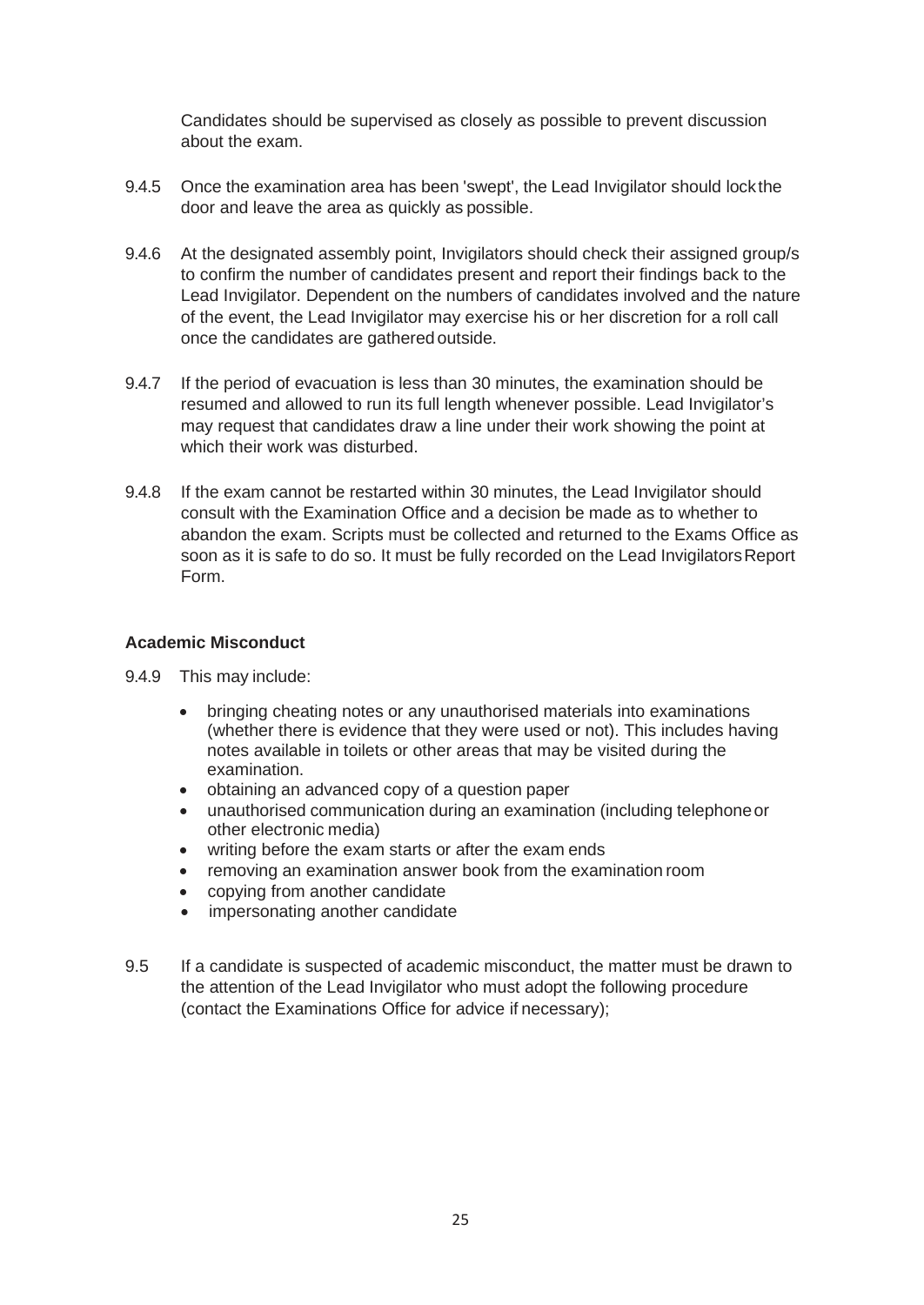- inform the candidate that s/he is under suspicion of academic misconduct. Remove any unauthorised material, inform them that it will be reported to the awarding body and their Head of Department and state that they may continue with the examination from the point at which they have been interrupted.
- record the details of the incident on the Lead Invigilators Report Form togetherwith full details and any notes. Attach any unauthorised materials to theform;
- return the Lead Invigilators Report form and any unauthorised materials to the Examinations Office for the attention of the Head of Examination Services who will either inform the Head of Department for an internal examination or complete a JCQ Malpractice Report if the incident occurs in a Joint Council exam.

#### **Illness and First Aiders**

- 9.5.1 If candidates are **suddenly taken ill** during an examination and are unable to complete their examination paper, a note of the circumstances must be made on the Examinations Header Sheet. H.E. Candidates are required to submit a claim for extenuating circumstances as soon as possible after the event so that the Assessment Board can consider if an additional exam attempt should be considered. 'Taken ill' does not normally include minor illness or injury, or general examination anxiety but this can also be recorded on the Header Sheet if necessary.
- 9.5.2 If a candidate is taken ill during the examination s/he may be allowed to leave the room temporarily under supervision and should be permitted to return to the examination if appropriate.
- 9.5.3 If a candidate is too ill to return, the Lead Invigilator should make contact with First Aiders on duty through Reception Ext 3012.

#### **Invigilator Cover for written exams – Minimum Number**

9.5.4 At any time, there must always be a minimum of two invigilators present in examination rooms with more than 1 and less than 30 candidates; and plus atleast one invigilator for every additional 30.

#### <span id="page-25-0"></span>**10. Ending the Examination**

- **10.1** A quarter of an hour before the end of an examination, candidates should be warned that **they have 15 minutes left and that no one will be allowed toleave until the examination is finished.**
- 10.2 At the end of the examination, candidates should be instructed that they must stop writing. The Lead Invigilator must read out the closing announcement 'AT THE END OF THE EXAMINATION', **see Appendix 1**.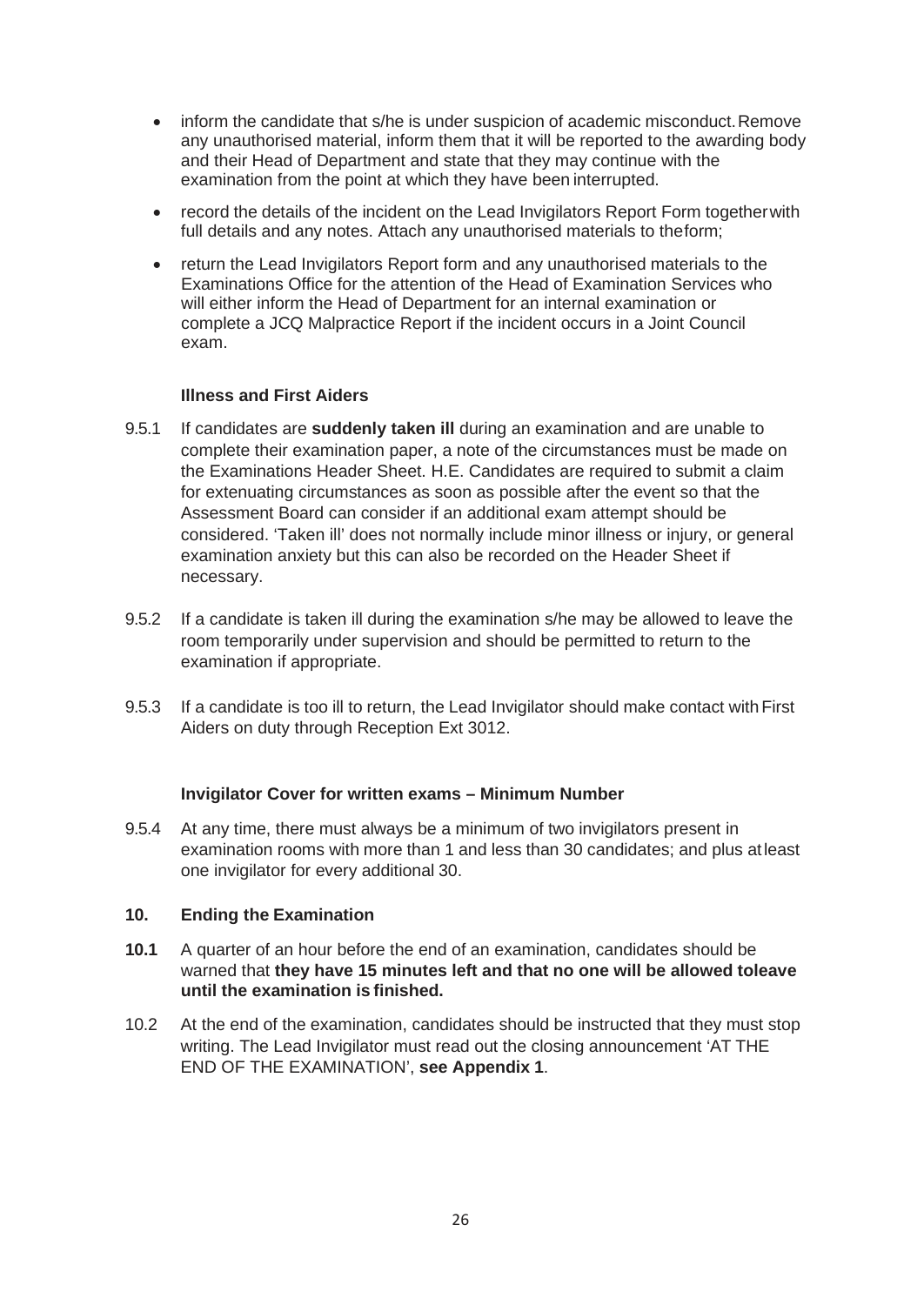#### **Maintaining Order and Quiet in the Examination Room**

- **10.3** During the period of script collection that follows, the Lead Invigilator shouldkeep order in the examination room, **ensuring that candidates remain seated and silent until given permission to leave. This is especially important when candidates with additional writing time are stillworking.**
- 10.4 Invigilators should collect the completed examination scripts, sort into the same order as the attendance register and return them to the Lead Invigilator who **checks carefully to ensure that the number of candidates in attendance matches the number of sets of scripts collected**. Invigilators should ensure that the answer books front pages have been properly completed and papers tied together by candidates. All other stationary and any specialist equipment supplied must also be collected.
- 10.5 Once the Lead Invigilator is satisfied that the scripts count is correct, candidates are allowed to leave the exam room.

#### <span id="page-26-0"></span>**11. Following the End of the ExaminationSession**

- 11.1 Invigilators should ensure that the examination room is clear and all stationary supplies have been collected.
- 11.2 The following documents listed below must be returned to the ExaminationsOffice. Care should be taken to ensure that when there is more than 1 HE exam in the same room that scripts are returned in the appropriate envelopes:
	- completed examinationscripts:
	- candidates' attendance sheets:
	- Exam Header Sheet and Seating Plan;
	- Stationary Supplies
- 11.3 Staff in the Examinations Office will make a further check to ensure that the number of candidates matches the number of sets of scripts collected. Once this has been confirmed, the Lead Invigilator's duties are complete. Scripts are either posted to the relevant awarding body or retained in the safe within the Examination/Head of Centre Office until collected by the tutorresponsible.
- 11.4 Once any internal scripts are signed out by the staff responsible formarking, responsibility for the safekeeping of the scripts transfers to the appropriate Department.
- 11.5 Chief Examiners Reports are copied and any action required is undertaken by the Head of Examination Services.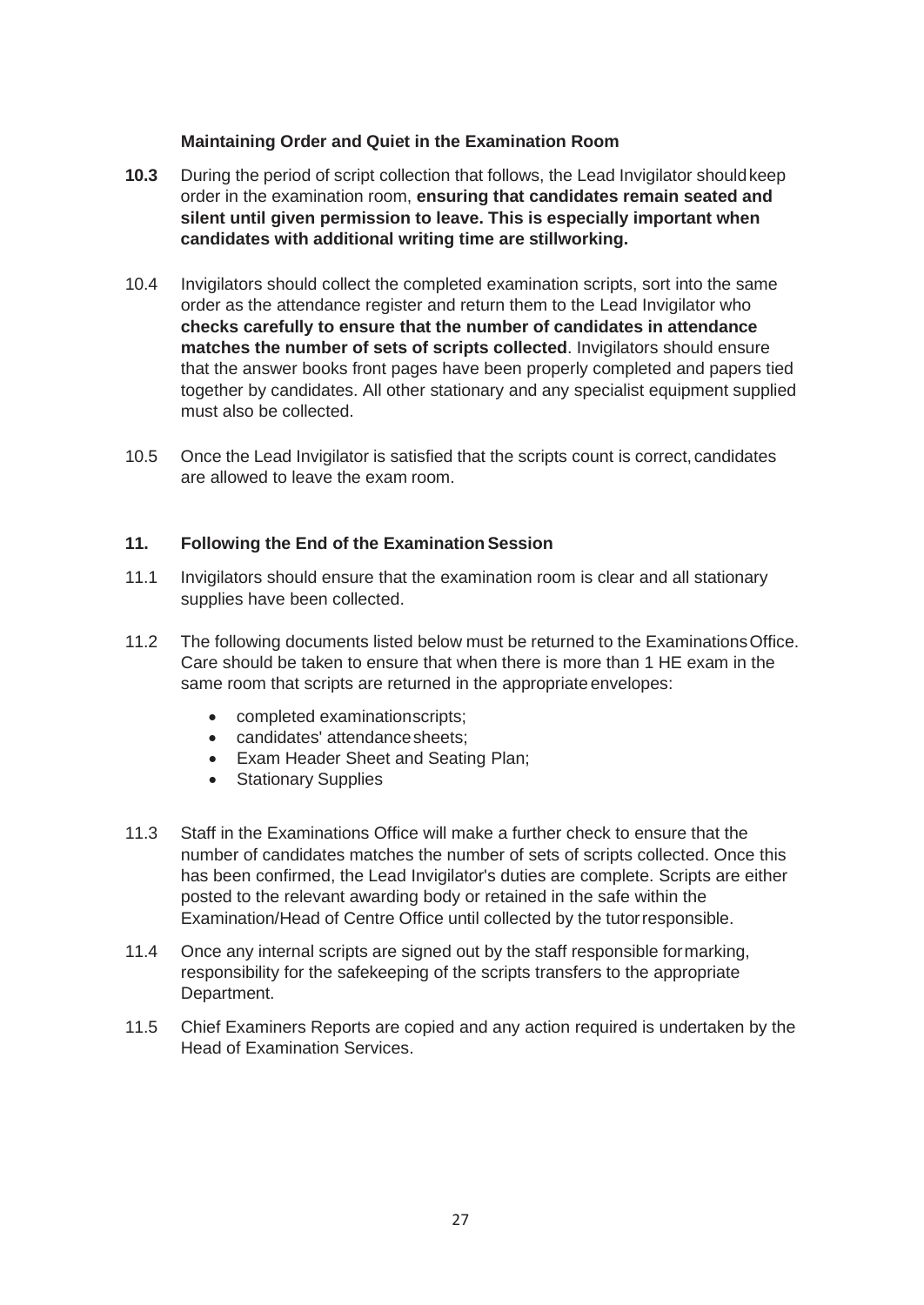## **12. Examination Sessions Outside of Main ExaminationPeriods**

12.1 In the case of any examinations outside the normal College hours, the Examinations Office will make alternative arrangements for Lead Invigilators to collect or receive examination papers and deposit scripts and associated administrative documents, in the designated Examination Office cabinet. The Invigilators on duty will be fully briefed by the Examinations office on these alternative arrangements.

#### **13. Modified Examination Arrangements - Candidates Sitting with MainGroup**

- 13.1 Candidates entitled to extra time will be identified on the ExaminationHeader Sheet and should be informed individually of their entitlement.
- 13.2 **Do not mark as absent** on the candidate attendance list, an access arrangement candidate who is roomed separately.
- 13.3 Invigilators must ensure that candidates with extra time are not disturbed whenthe main group leaves, or when clearing and re-setting desks in theimmediate vicinity.

#### <span id="page-27-0"></span>**14. Procedures for Separate Room Candidates**

- 14.1 Collect the exam envelope and stationary supplies from the Exams Office. One exam envelope represents one exam that a student is writing thatday.
- 14.2 Each exam bag will contain:
	- candidate list
	- Exam Header Sheet
	- 2 exam papers (one for the student and an invigilator's copy ifrequired)
	- stationery
	- Laptop and USB stick (if needed)
- **14.3** When setting up the exam room take note of any requirements noted on the exam header sheet and designate seats accordingly (i.e. seated close to exits for toilet access). If more than 1 candidate, try and allow as much space between desks as possible to keep disturbance to a minimum. **NB: Please record anything that may have caused a student difficulty on the exam headersheet.**
- 14.4 After the exam is finished, return the envelope containing the student's work and exam particulars to the Exams Office and allow the staff there to check that everything is in order.

#### **15. Procedure for Candidates using Computers**

- 15.1 **Before the students arrive**, log onto the computers you wish to designate the students to use.
- 15.2 Once students are seated, ensure that all **permitted items are in clear view on the student's desk** (stationery, exam papers, medicine etc.). Anyunpermitted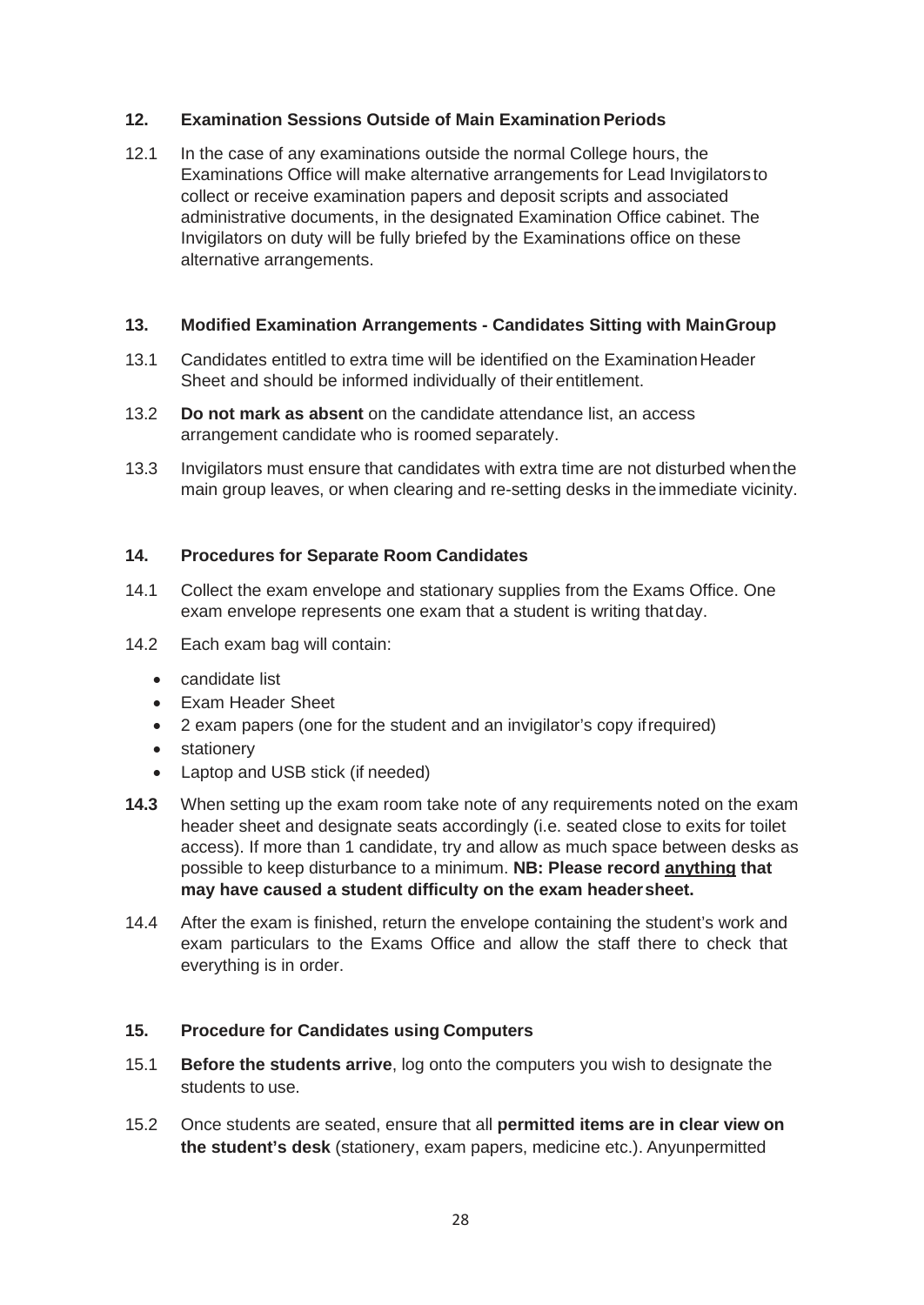items should be kept in the student's bags at a designated spot in the room. Under no circumstances is a student permitted to keep their bags next to them. If a student needs their coat, the contents of their pockets must be emptied into their bags before the exam starts.

15.3 Give students' instructions on printing or saving to a USB stick. Remind students that it is their responsibility to ensure their work is saved correctly and regularlyand that each page should have their name, candidate number, centre number and paper details as a header or footer. At the end of the exam student should return to the exams office so that printed work can be checked.

#### **16. Notes for Readers or Scribes (Appendix 4)**

- 16.1 Normally, a reader or scribe will be a member of the invigilation team. In cases where it is essential that the reader/scribe has some knowledge of the language and symbols associated with the subject, e.g. scientific/technical areas, the department is responsible for providing the scribe who may be a member of academic staff or a research assistant, and preferably someone unknown to the candidate. An invigilator will also be present at all times.
- 16.2 In cases of hearing impaired students a scribe/signer may be supplied by the Surrey Sensory Support Service and will have the required signing language for the subject being examined. In these exceptional cases the signer will almost certainly be known to the candidate and the whole process will be video recorded. The video is retained by the Examinations Office. See appendix 5 for Reader and Scribe **Instructions**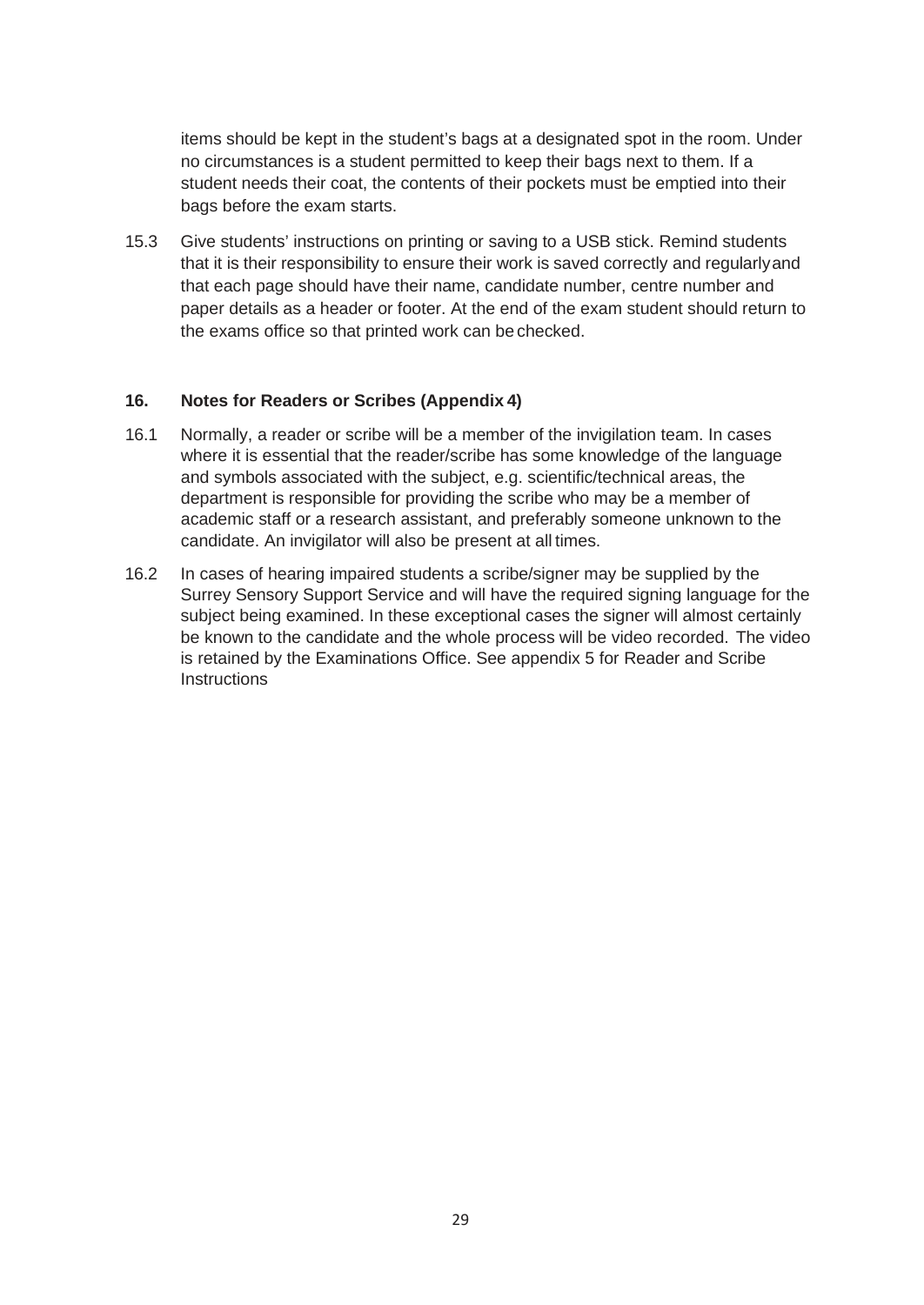## **Appendix 1**

# **Lead Invigilator Announcements:** *AT THE START OF THE EXAMINATION*

#### *This announcement must be read out before the examination commences.*

#### *Please listen carefully to the following instructions.*

- **1.** All coats, bags, notes etc. must be left at the front, back or side of the examination room **Mobile phones, or any other electronic device must be switched off and mobile phone alarms deactivated. These items can be left in your bag or placed in the envelope provided and left in plain view on your desk. Do not switch your phone back on until you have left the exam room. If you are found to have any prohibited items in your possession even if switched off, you will be reported to the Examination Board and could be disqualified from the paper or thesubject.**
- **2.** Please display your College Identity Card on yourdesk.
- **3.** You are now subject to the regulations of the Examination Board and must not communicate in any way with another candidate.
- **4.** Only those materials required for the examination are allowed on the desk. Writing materials must be in a clear container Check that you have everything you need to complete the examination, including all items that may be listed on the question paper. You must write only in black ink orballpointpen.
- **5.** Food must not be consumed unless required for medical purposes. **Any drinks must be in a small clear bottle with the labelremoved.**
- **6.** Scrap paper is not allowed; rough work should be done in the answer book and neatly crossed through. Correcting fluid o correcting pens are not allowed, unless board regulations stipulateotherwise.
- **7.** If you are using your own calculator **it must not have a lid, case or cover** and it is your responsibility to ensure that it conforms to Examination Board Regulations. If you are unsure check with the Invigilator.
- **8.** You may not leave your place during the examination without permission. If you require more material e.g. writing paper, you should raise your hand to attractattention.
- **9.** You may not leave the room until 30 minutes after the beginning or during the last 15 minutes of the examination, unless external exam board regulations stipulateotherwise.
- **10.** Now, fill in all the details needed on the front of your answer book or question paper. **(***Not required for all examinations as some examination boards will supply personalisedpapers***).**
- **11. Higher Education Students Only:** Follow the instructions on the front of thepinkbooklet.

#### **12. The examination will finishat…….**

**13.** You may startnow.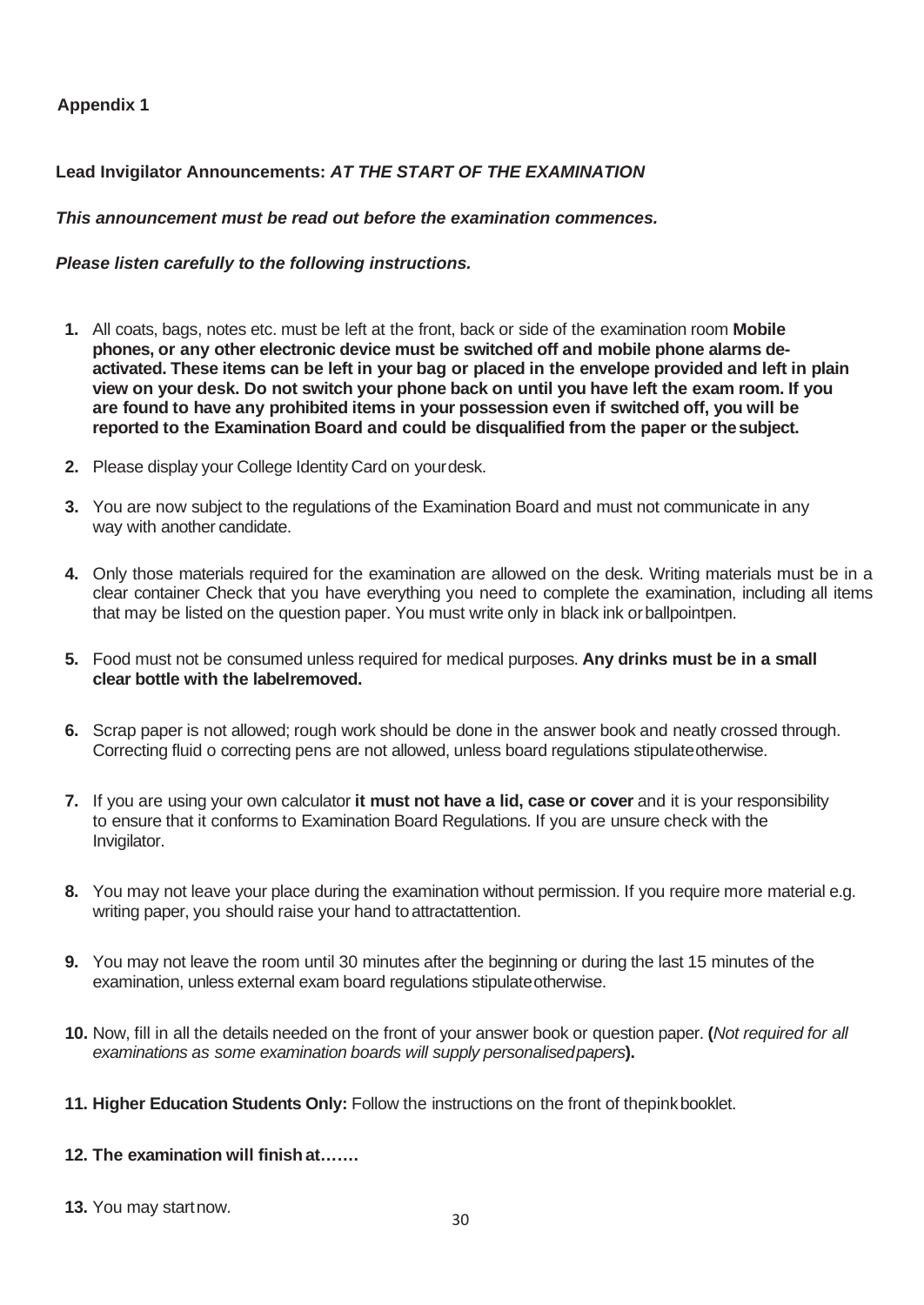# **Lead Invigilator Announcements: TOWARDS THE END OF THE EXAMINATION**

#### *This announcement must be read out towards the end of the examination*

**15 minutes before the exam ends** (advise candidates that they have 15 minutes left and that may not leave the exam room (unless they already have their hand raised)

#### **Lead Invigilator Announcements: AT THE END OF THE EXAMINATION**

#### *This announcement must be read out at the end of the examination.*

- 1. The examination is now at an end.
- 2. Stop writing and remain seated and silent until you are given permission to leave. (A*fter all scripts have been collected in and counted.*)
- 3. Make sure that you have completed all the details on the front of your answer booklet **(***and if a HE*  **exam)** and stuck down the corner flap.
- 4. Check that you have written the question numbers that you have answered, in the columnprovided.
- 5. Fasten together all answer booklets, graph paper and loose sheets (except MCQ sheets) with the tag provided.
- 6. You are responsible for making sure that all your answer booklets are handedin.
- 7. You may leave (but as quietly as possible as other candidates are still working).
- 8. Take all your personal belongings with you as you leave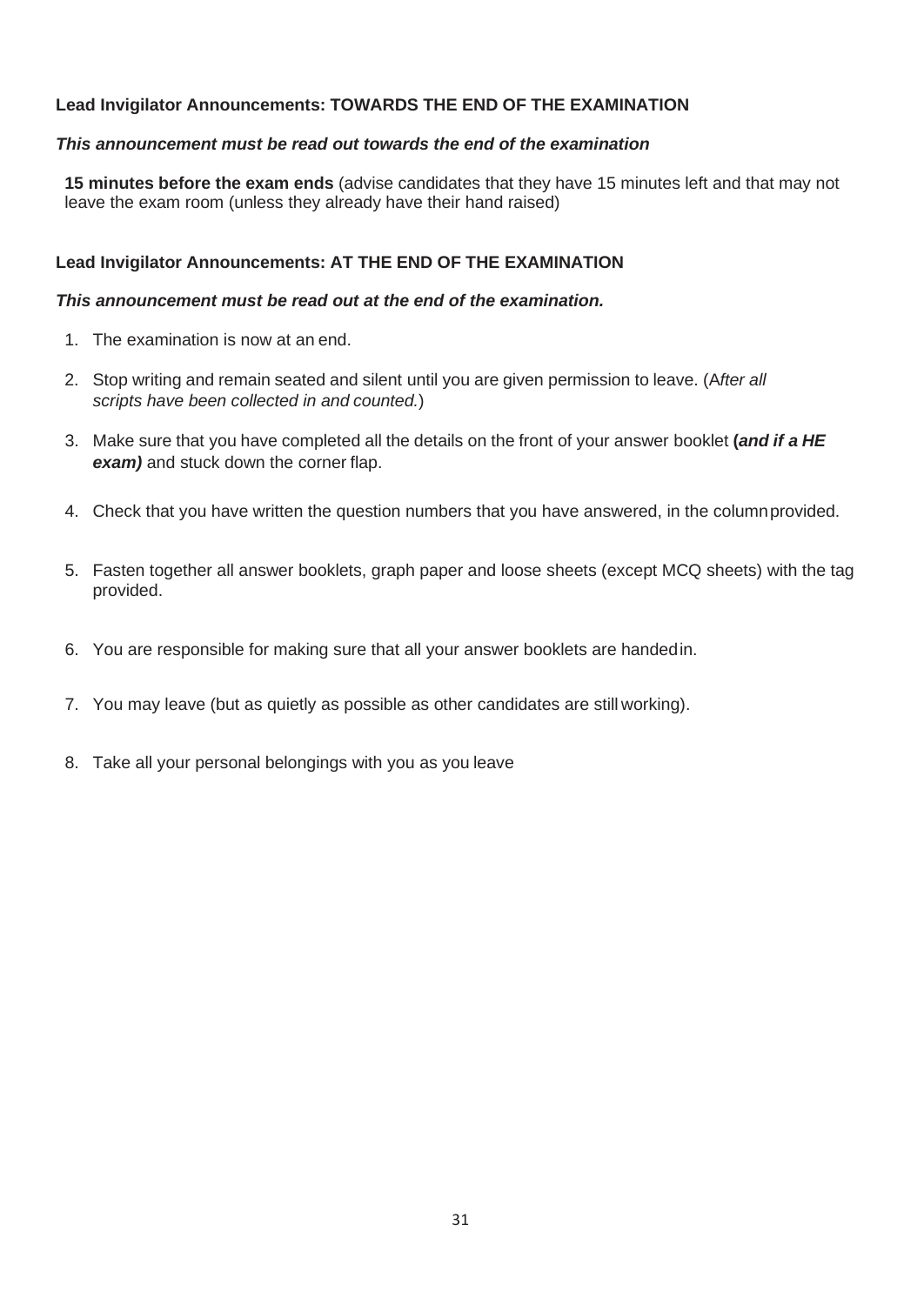| No of Attachments                                                                                                                                                                                                      |                                                                                                                                                                                   |  |  | Centre<br>Number |  |                                                 | <b>NESCOT</b>                                                |  |
|------------------------------------------------------------------------------------------------------------------------------------------------------------------------------------------------------------------------|-----------------------------------------------------------------------------------------------------------------------------------------------------------------------------------|--|--|------------------|--|-------------------------------------------------|--------------------------------------------------------------|--|
| <b>CHIEF INVIGILATOR'S REPORT</b>                                                                                                                                                                                      |                                                                                                                                                                                   |  |  |                  |  |                                                 |                                                              |  |
| <b>Date</b>                                                                                                                                                                                                            | <b>Time</b><br><b>Room</b>                                                                                                                                                        |  |  |                  |  |                                                 |                                                              |  |
| Exam/module<br>Code                                                                                                                                                                                                    |                                                                                                                                                                                   |  |  | <b>Title</b>     |  |                                                 |                                                              |  |
| A note of any incidents that occur during the Examination session should be made as<br>they occur and must be fully documented.<br>Delete (1) or (2) below as applicable, complete section (2) if applicable and sign. |                                                                                                                                                                                   |  |  |                  |  |                                                 |                                                              |  |
| (1)                                                                                                                                                                                                                    |                                                                                                                                                                                   |  |  |                  |  | regulations and was completed without incident. | The Examination was conducted in accordance with examination |  |
| (2)                                                                                                                                                                                                                    | The following incidents occurred during the course of the above<br>Examination session (fully documented please, including times and<br>identification of individuals concerned). |  |  |                  |  |                                                 |                                                              |  |
|                                                                                                                                                                                                                        |                                                                                                                                                                                   |  |  |                  |  |                                                 |                                                              |  |
|                                                                                                                                                                                                                        |                                                                                                                                                                                   |  |  |                  |  |                                                 |                                                              |  |
|                                                                                                                                                                                                                        |                                                                                                                                                                                   |  |  |                  |  |                                                 |                                                              |  |
|                                                                                                                                                                                                                        |                                                                                                                                                                                   |  |  |                  |  |                                                 |                                                              |  |
|                                                                                                                                                                                                                        |                                                                                                                                                                                   |  |  |                  |  |                                                 |                                                              |  |
|                                                                                                                                                                                                                        |                                                                                                                                                                                   |  |  |                  |  |                                                 |                                                              |  |
|                                                                                                                                                                                                                        |                                                                                                                                                                                   |  |  |                  |  |                                                 |                                                              |  |
|                                                                                                                                                                                                                        |                                                                                                                                                                                   |  |  |                  |  |                                                 |                                                              |  |
|                                                                                                                                                                                                                        |                                                                                                                                                                                   |  |  |                  |  |                                                 |                                                              |  |
|                                                                                                                                                                                                                        |                                                                                                                                                                                   |  |  |                  |  |                                                 |                                                              |  |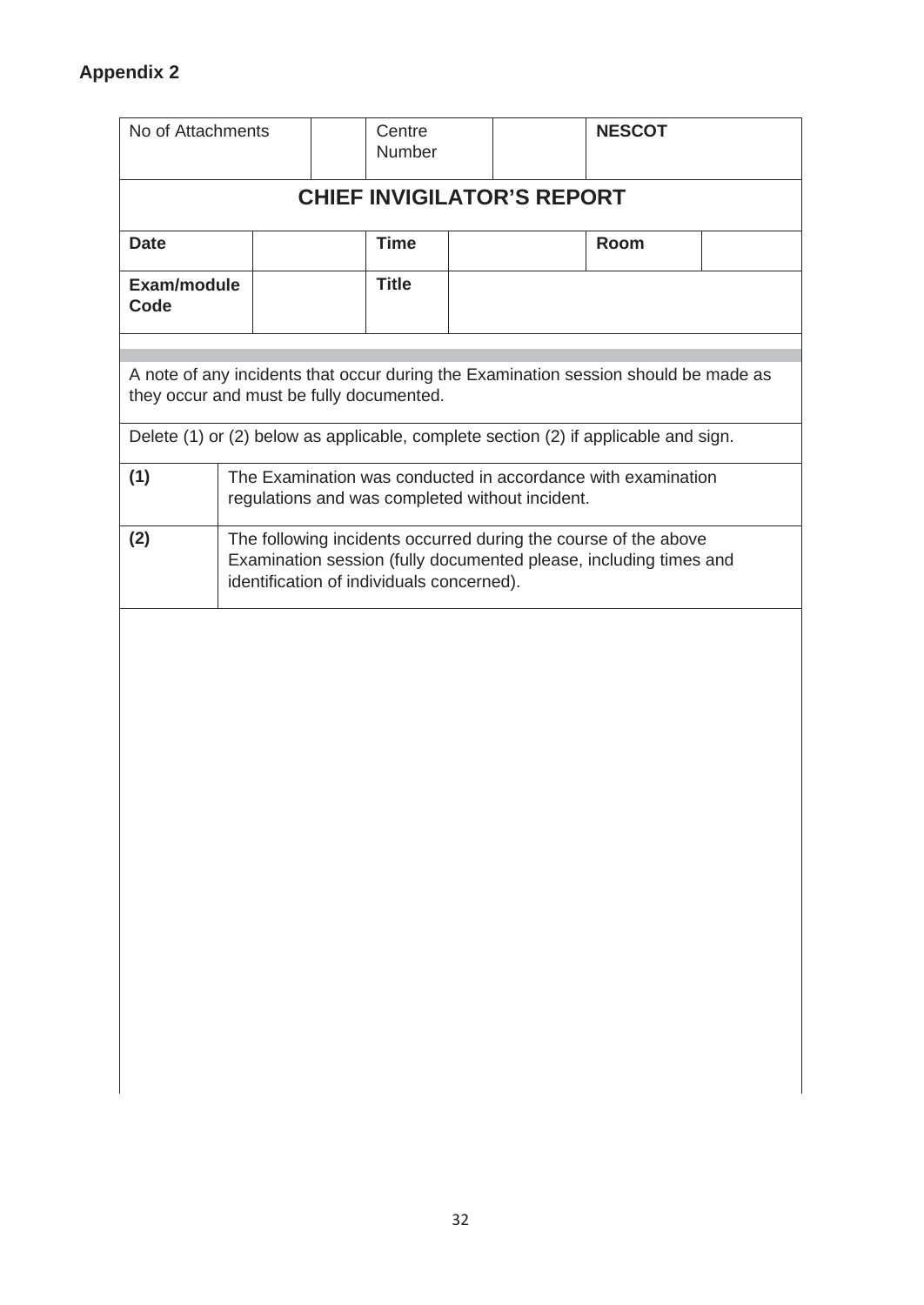|                                  |                     |                   | Please continue on back |
|----------------------------------|---------------------|-------------------|-------------------------|
|                                  |                     |                   |                         |
| The examination<br>commenced at: | and<br>finished at: |                   | Date:                   |
| Name:                            |                     | <b>Signature:</b> |                         |
| <b>Lead Invigilator</b>          |                     |                   |                         |
| Name:                            |                     | Signature:        |                         |
| <b>Assistant Invigilator</b>     |                     |                   |                         |
| Name:                            |                     | <b>Signature:</b> |                         |
| <b>Assistant Invigilator</b>     |                     |                   |                         |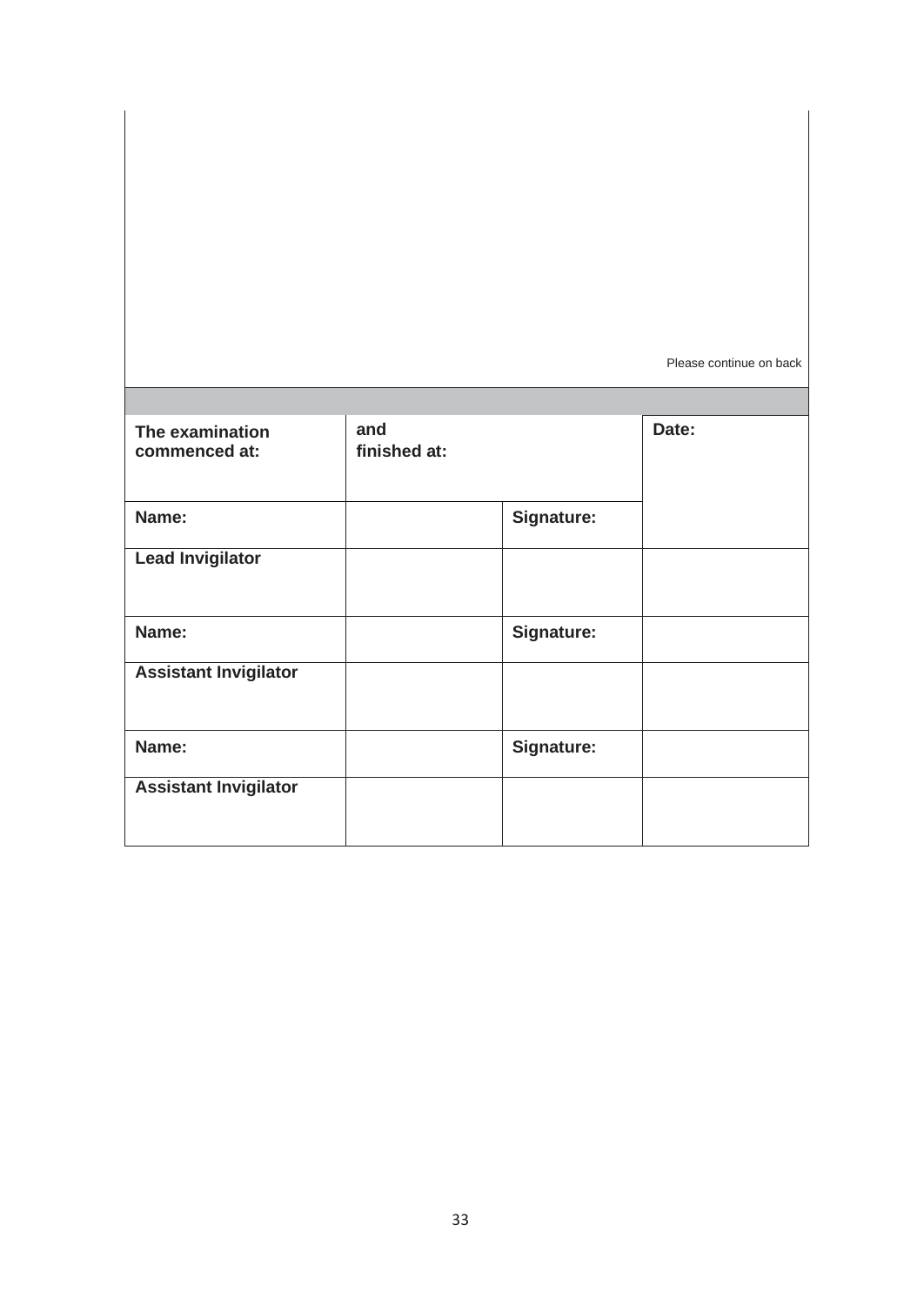# **Appendix 3**

# **USING CALCULATORS**

Candidates may use a calculator in an examination unless this is prohibited by the awarding body's specification.

The instructions on the question paper will say whether calculators are allowed or not. If the instructions do not include such a statement, calculators should be treated as standard equipment and may be used by candidates.

Where the use of a calculator is allowed, candidates are responsible for making sure that their calculators meet the awarding bodies' regulations.

The instructions set out in this section apply to all examinations unless stated otherwise in an awarding body's specification.

#### **Calculators must be:**

- $\Box$  of a size suitable for use on the desk;
- $\Box$  either battery or solar powered;
- $\Box$  free of lids, cases and covers which have printed instructions or formulae.

#### **The candidate is responsible for:**

- the calculator's power supply;
- the calculator's working condition;
- $\Box$  clearing anything stored in the calculator.

#### **Calculators must not:**

- □ be designed or adapted to offer any of these facilities:-
	- **Induage translators;**
	- **symbolic algebra manipulation;**
	- symbolic differentiation or integration;
	- **EXECOMMUNICATION With other machines or the internet;**
- $\Box$  be borrowed from another candidate during the examination for any reason (An invigilator may give a candidate areplacement calculator)
- $\Box$  have retrievable information stored in them. This includes:
	- databanks;
	- **dictionaries:**
	- mathematical formulas:
	- $\blacksquare$  text.

#### *THE INTRODUCTION OR USE OF ANY CALCULATORS WITH THE FUNCTIONS OR FACILITIES DESCRIBED ABOVE WILL BE REGARDED AS MALPRACTICE*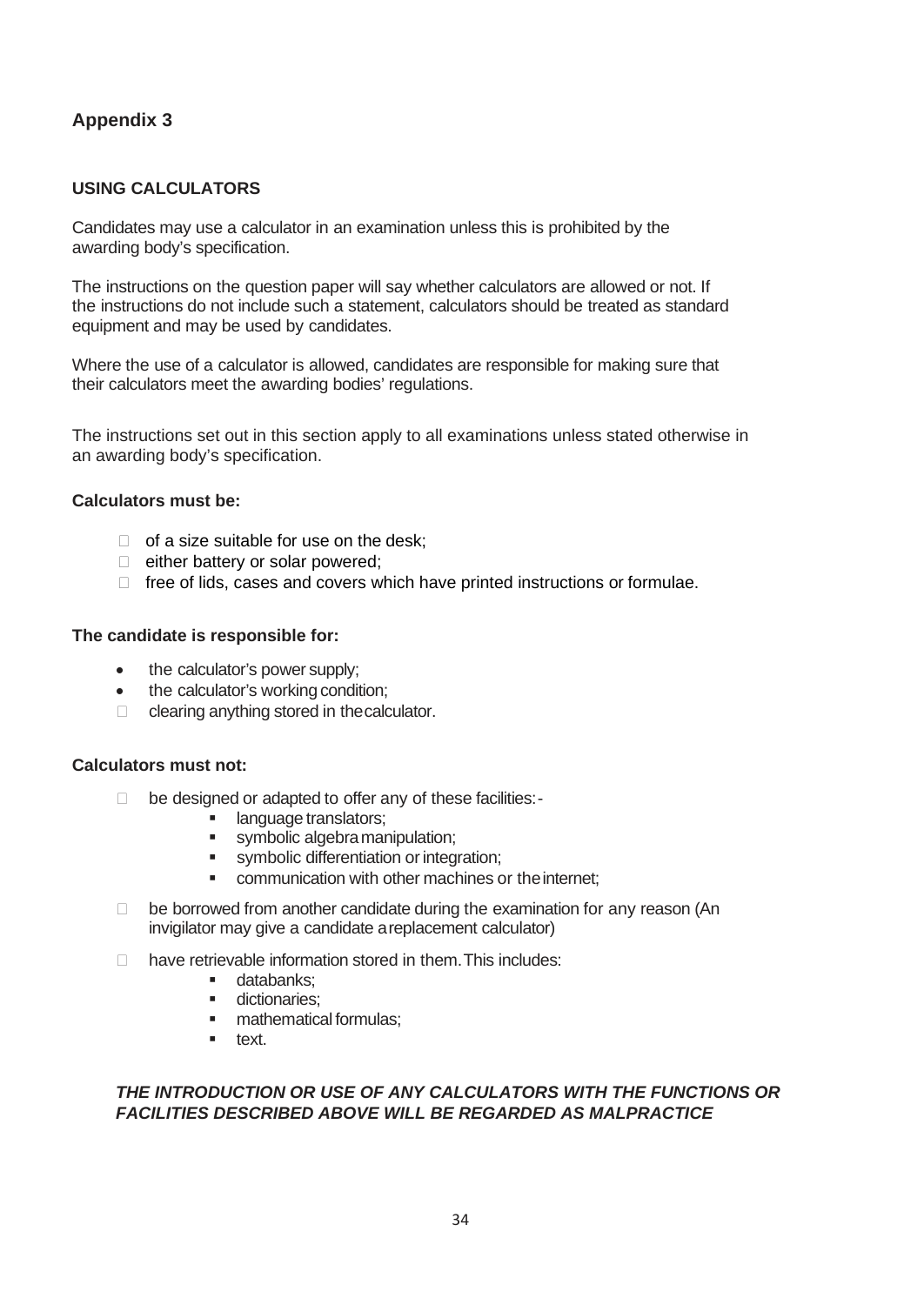# **Appendix 4**

# **INSTRUCTION FOR READERS**

#### **Your role is to read to the candidate:**

#### **The entire or any part of the examination paper, as many times as the candidate asks you to do so**.

#### **PLEASE REMEMBER THAT:**

- ♦ Having a reader should neither give a candidate an unfair advantage, nor shouldit disadvantage him/her.
- ♦ Some candidates may be entitled to up to 25% additional time; the invigilator will inform you whether this is the case. Extra time must not be given unless approvedin advance.
- ♦ In order not to be overheard or distract other candidates, you will work away from the main hall, with an invigilator. You may be required to work in a room with other readers and scribes, but you must work with the candidate in such a way as not to be overheard.

#### **A reader**

- $\Box$  may enable a vision impaired candidate to identify diagrams, graphs and tables but must not give factual information nor offer any suggestions, other than the information which would be available on the paper for sighted candidates;
- $\Box$  may read numbers printed in figures as words (e.g. 356 would be read as three hundred and fifty six, but when reading the number it should also be pointed to on the question paper). An exception would be when the question is asking for a number to be written in words (e.g. write the number 356 in words);
- may decode symbols and unit abbreviations in Maths and Science examinations for candidates who require this arrangement in order to access the assessment and where it reflects the candidate's current and normal way of working within the centre;
- $\Box$  may, if requested, give the spelling of a word which appears on the paper but otherwise spellings must not be given;
- $\Box$  may read back, when requested, what the candidate has written without any emphasis on any errors;
- □ must read accurately;
- $\Box$  must have appropriate subject knowledge in order to act effectively as a reader in Maths and Science examinations, and decode symbols and formulae withaccuracy;
- $\Box$  must only read the instructions of the question paper and questions, and must not explain or clarify;
- $\Box$  must only repeat the instructions of the question paper or questions when a candidate indicates a specific need for help;
- $\Box$  must only read the instructions/rubric of a paper testing reading and must not read individual questions or text;
- $\Box$  must abide by the regulations since failure to do so could lead to the disqualification of the candidate;
- $\Box$  must not advise the candidate regarding which questions to do, when to move on to the next question, nor the order in which questions should be answered;
- $\Box$  must not decode any symbols in a Music examination.

#### **Failure to comply with these regulations may lead to the disqualification of the candidate.**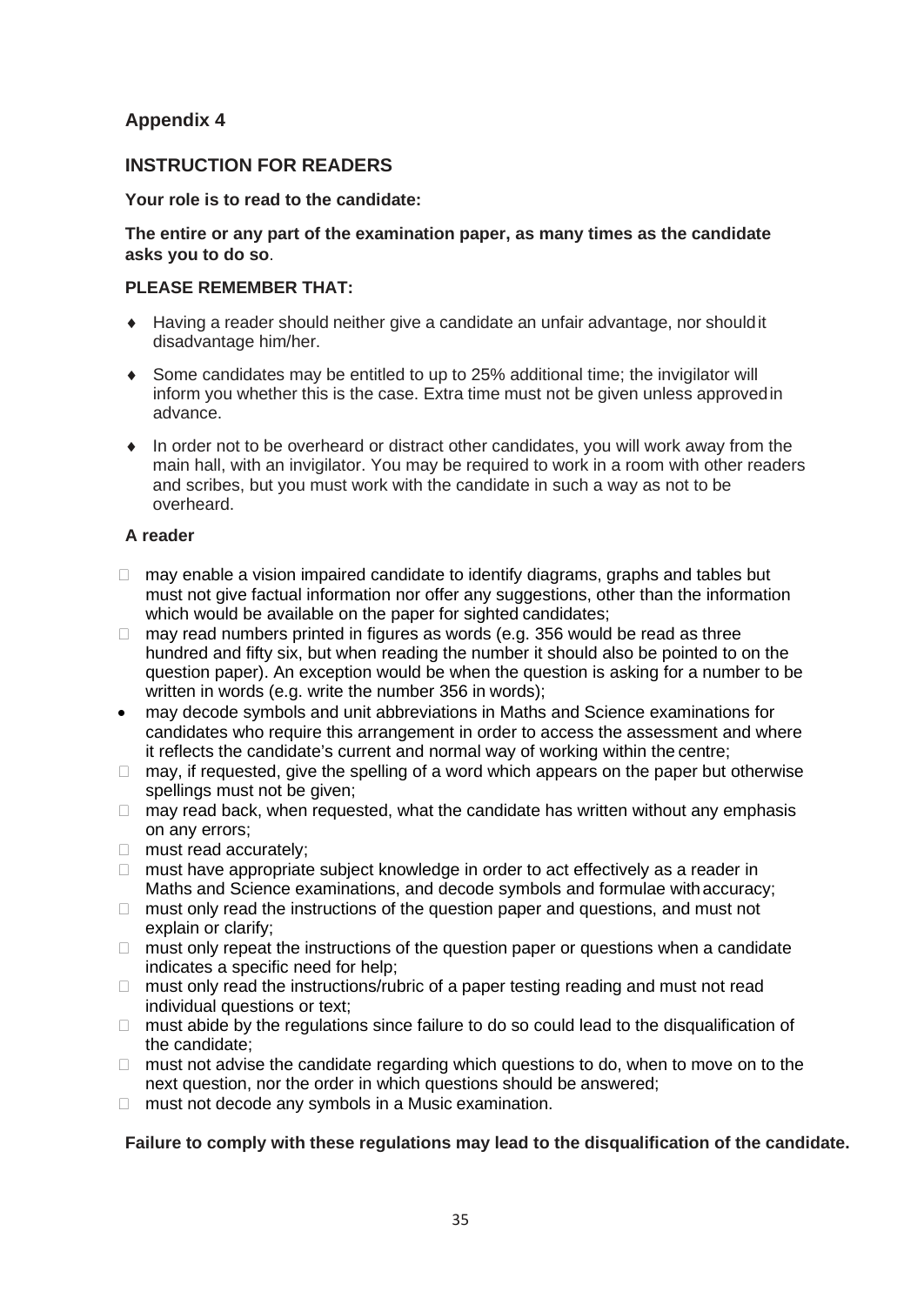## **INSTRUCTIONS FOR SCRIBES**

#### **Your role is to write or word process a candidate's dictated answers.**

#### **PLEASE REMEMBER THAT:**

- ♦ Having a scribe should neither give a candidate an unfair advantage, nor shouldit disadvantage him/her.
- ♦ Some candidates may be entitled to up to 25% additional time; the invigilator will inform you whether this is the case. Extra time must not be given unless approvedin advance.
- ♦ In order not to be overheard or distract other candidates, you will work away from the main hall, with an invigilator. You may be required to work in a room with otherreaders and scribes, but you must work with the candidate in such a way as not to be overheard.
- ♦ The candidate may be required to dictate spelling and punctuation for Modern Foreign Language papers; please check with the invigilator.
- ♦ A copy of form 2, JCQ/Scribe must be completed and attached to the script, with the letter of permissionfrom the appropriate awarding body.

#### **A scribe**

- $\Box$  must write or type accurately, and at a reasonable speed, what the candidate has said;
- must draw or add to maps, diagrams and graphs strictly in accordance with the candidate's instructions, unless the candidate is taking a design paper, in which case a scribe will only be permitted to assist with the written parts of the paper;
- $\Box$  must abide by the regulations since failure to do so could lead to the disqualification of the candidate;
- $\Box$  must write or word process a correction on a typescript or Braille sheet if requested to do so by the candidate;
- $\Box$  must immediately refer any problems in communication during the examination to the invigilator or examinations officer;
- $\Box$  must not give factual help to the candidate or indicate when the answer is complete;
- $\Box$  must not advise the candidate on which questions to do, when to move on to the next question, or the order in which questions should be answered;
- may, at the candidate's request, read back what has been recorded.

**Failure to comply with these regulations may lead to the disqualification of the candidate.**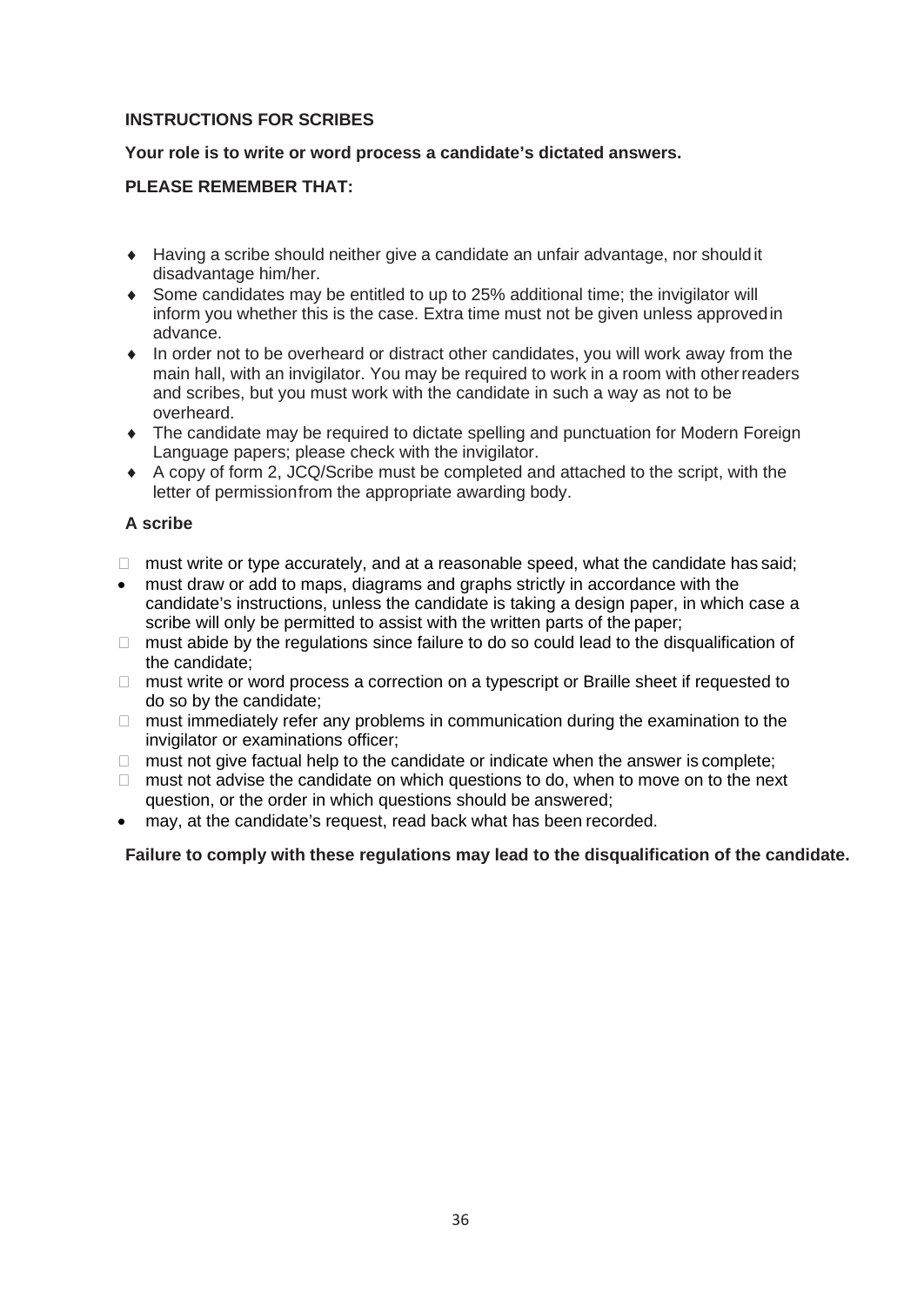# **Extra time ready reckoner**

The extra time ready reckoner is a one-page reference document to help exams officers and invigilators work out the total duration of an examination for which a candidate has an approved Access Arrangement of up to 25% Extra Time.

Please note: any exams that exceed an hour have been rounded up to the nearest minute.

|                                         | <b>Actual duration including extra time</b> |                               |                                      |                                      |                           |
|-----------------------------------------|---------------------------------------------|-------------------------------|--------------------------------------|--------------------------------------|---------------------------|
| <b>Published</b><br>duration of<br>exam | <b>25%</b><br>extra<br>time<br>added        | 20%<br>extra<br>time<br>added | <b>15%</b><br>extra<br>time<br>added | <b>10%</b><br>extra<br>time<br>added | 5% extra<br>time<br>added |
| <b>10m</b>                              | 12m 30s                                     | 12m                           | 11m 30s                              | 11 <sub>m</sub>                      | 10m 30s                   |
| 25m                                     | 32m                                         | 30m                           | 29m                                  | 27m 30s                              | 26m                       |
| <b>30m</b>                              | 38m                                         | 36m                           | 34m 30s                              | 33m                                  | 31m 30s                   |
| <b>40m</b>                              | 50 <sub>m</sub>                             | <b>48m</b>                    | <b>46m</b>                           | 44m                                  | 42m                       |
| <b>45m</b>                              | 57m                                         | 54m                           | 52m                                  | 49m 30s                              | 47m                       |
| <b>50m</b>                              | 63m                                         | 60 <sub>m</sub>               | 57m 30s                              | 55m                                  | 52m 30s                   |
| 1hr                                     | 1hr 15m                                     | 1hr 12m                       | 1hr 9m                               | 1hr 6m                               | 1hr 3m                    |
| <b>1hr 15m</b>                          | 1hr 34m                                     | 1hr 30m                       | 1hr 26m                              | 1hr 23m                              | 1hr 19m                   |
| <b>1hr 20m</b>                          | 1hr 40m                                     | 1hr 36m                       | 1hr 32m                              | 1hr 28m                              | 1hr 24m                   |
| <b>1hr 30m</b>                          | 1hr 53m                                     | 1hr 48m                       | 1hr 44m                              | 1hr 39m                              | 1 hr 35m                  |
| <b>1hr 40m</b>                          | 2hr 05m                                     | 2hr                           | 1hr 55m                              | 1hr 50m                              | 1hr 45m                   |
| 1hr 45m                                 | 2hr 11m                                     | 2hr 6m                        | $2hr$ 1m                             | 1hr 56m                              | 1hr 50m                   |
| 2 <sub>hr</sub>                         | 2hr 30m                                     | 2hr 24m                       | 2hr 18m                              | 2hr 12m                              | 2hr 6m                    |
| <b>2hr 15m</b>                          | 2hr 49m                                     | 2hr 42m                       | 2hr 35m                              | 2hr 29m                              | 2hr 22m                   |
| <b>2hr 30m</b>                          | 3hr 8m                                      | 3hr                           | 2hr 53m                              | 2hr 45m                              | 2hr 38m                   |
| <b>2hr 45m</b>                          | 3hr 26m                                     | 3hr 18m                       | 3hr 10m                              | 3hr 2m                               | 2hr 54m                   |
| 3hr                                     | 3hr 45m                                     | 3hr 36m                       | 3hr 27m                              | 3hr 18m                              | 3hr 9m                    |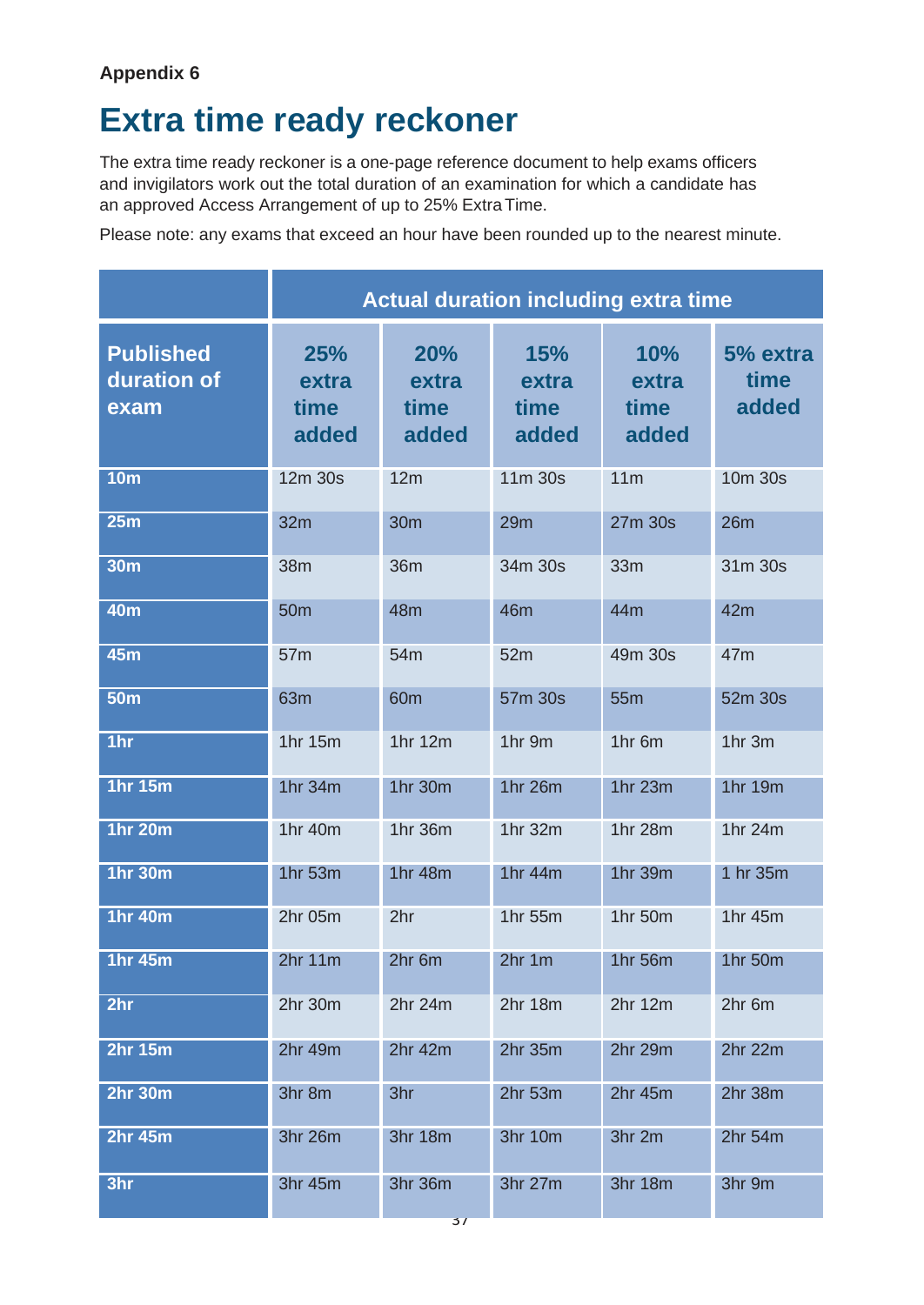# **Appendix 7**

# **CONFIDENTIAL**

# **REPORT ON SUSPECTED MISCONDUCT DURING AN EXAMINATION**

This report must be completed by the Chief Invigilator immediately after an incident of suspected misconduct and countersigned by any other invigilator involved in the incident. The completed form, together with any confiscated materials (not including exam answer books) must be sent attached to the Chief Invigilator's Report and submitted to the Examinations Office for forwarding to the relevant awarding body or head of department.

# **Type of Suspected Misconduct and Details (tick appropriate box)**

| <b>Academic Misconduct</b> | <b>Other Incidents</b> | <b>Disciplinary Cases</b> | $\sim$ 1 $\sim$ 1 |
|----------------------------|------------------------|---------------------------|-------------------|
| (Cheating)                 |                        |                           |                   |

| <b>Candidate Name:</b> | <b>ID Number:</b>          |
|------------------------|----------------------------|
| <b>Exam Code:</b>      | <b>Exam Date:</b>          |
| <b>Exam Venue:</b>     | <b>Time of Misconduct:</b> |

#### **INCIDENT DETAILS:**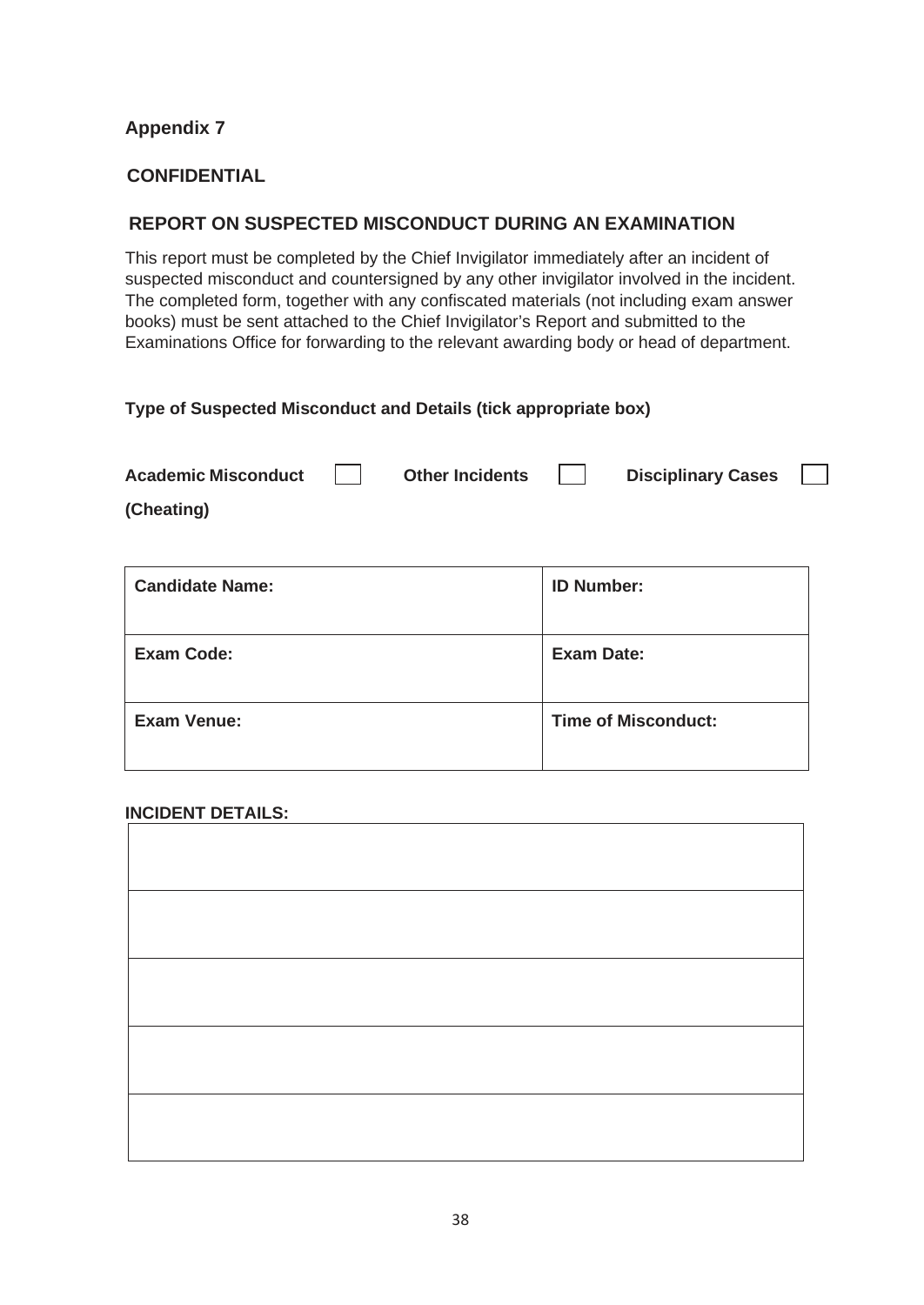| Name/signature of Invigilators:     | Date: |
|-------------------------------------|-------|
|                                     |       |
|                                     |       |
|                                     |       |
| Name/signature of Lead Invigilator: | Date: |
|                                     |       |